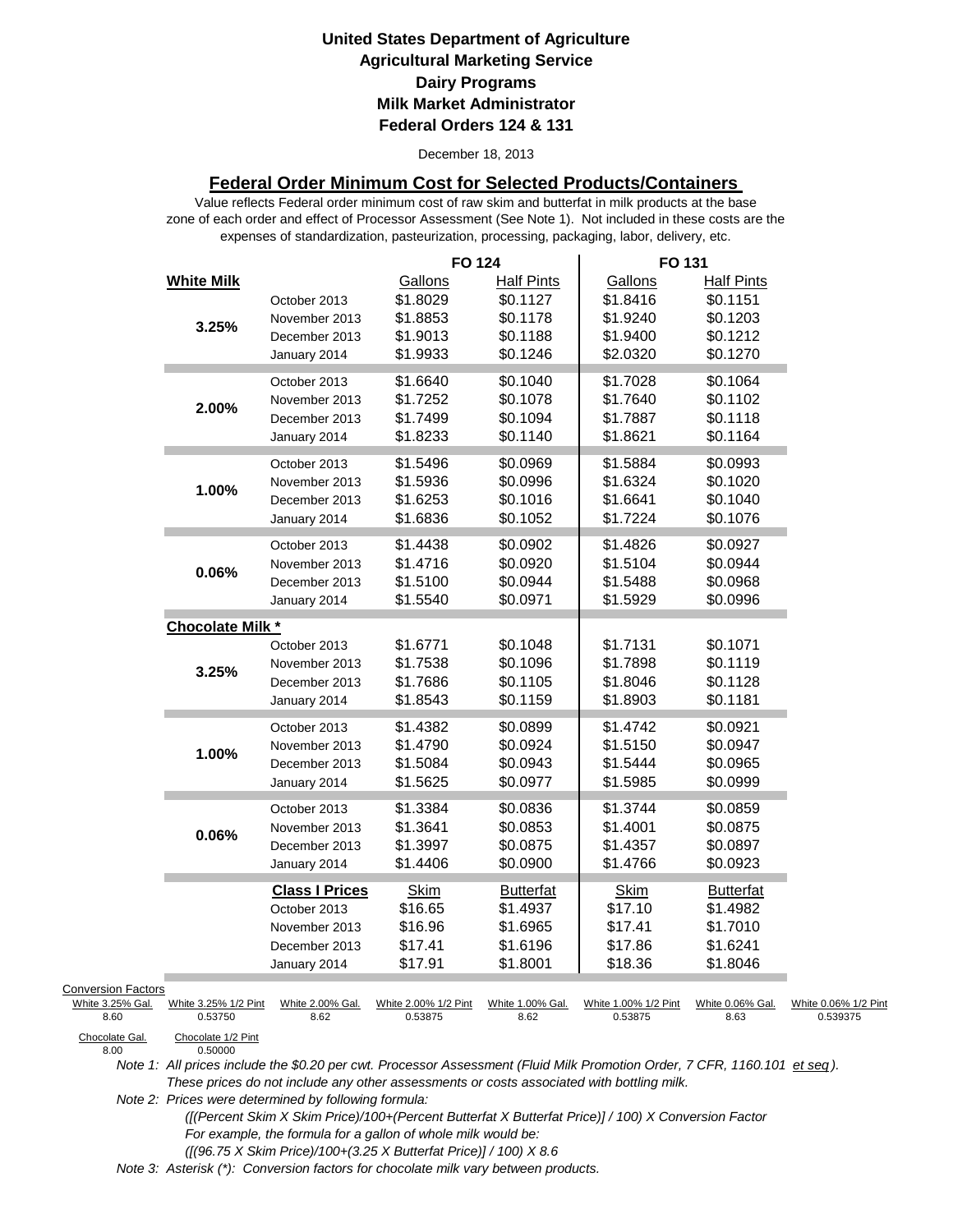#### January 23, 2014

### **Federal Order Minimum Cost for Selected Products/Containers**

zone of each order and effect of Processor Assessment (See Note 1). Not included in these costs are the expenses of standardization, pasteurization, processing, packaging, labor, delivery, etc. Value reflects Federal order minimum cost of raw skim and butterfat in milk products at the base

| <b>White Milk</b><br>Gallons<br><b>Half Pints</b><br>Gallons<br><b>Half Pints</b><br>\$1.8853<br>\$0.1178<br>\$1.9240<br>\$0.1203<br>November 2013<br>\$1.9013<br>\$0.1188<br>\$1.9400<br>\$0.1212<br>December 2013<br>3.25%<br>\$1.9933<br>\$0.1246<br>\$2.0320<br>\$0.1270<br>January 2014<br>\$2.0794<br>\$0.1300<br>\$2.0407<br>\$0.1275<br>February 2014<br>\$1.7252<br>\$0.1078<br>\$1.7640<br>\$0.1102<br>November 2013<br>\$0.1094<br>\$1.7499<br>\$1.7887<br>\$0.1118<br>December 2013<br>2.00%<br>\$1.8233<br>\$0.1140<br>\$0.1164<br>January 2014<br>\$1.8621<br>\$1.8777<br>\$0.1174<br>\$1.9165<br>\$0.1198<br>February 2014<br>\$1.5936<br>\$0.0996<br>\$1.6324<br>\$0.1020<br>November 2013<br>\$0.1016<br>\$0.1040<br>\$1.6253<br>\$1.6641<br>December 2013<br>1.00%<br>\$1.6836<br>\$0.1052<br>\$1.7224<br>\$0.1076<br>January 2014<br>\$1.7436<br>\$0.1090<br>\$1.7823<br>\$0.1114<br>February 2014<br>\$1.4716<br>\$0.0920<br>\$1.5104<br>\$0.0944<br>November 2013<br>\$1.5100<br>\$0.0944<br>\$1.5488<br>\$0.0968<br>December 2013<br>$0.06\%$<br>\$1.5540<br>\$0.0971<br>\$1.5929<br>\$0.0996<br>January 2014<br>\$1.6193<br>\$0.1012<br>\$1.6581<br>\$0.1036<br>February 2014<br><b>Chocolate Milk *</b><br>\$1.7538<br>\$0.1096<br>\$1.7898<br>\$0.1119<br>November 2013<br>\$1.7686<br>\$0.1105<br>\$1.8046<br>\$0.1128<br>December 2013<br>3.25%<br>\$0.1159<br>\$1.8903<br>\$0.1181<br>\$1.8543<br>January 2014<br>\$1.8984<br>\$0.1186<br>\$1.9344<br>\$0.1209<br>February 2014<br>\$1.4790<br>\$0.0924<br>\$1.5150<br>\$0.0947<br>November 2013<br>\$1.5084<br>\$0.0943<br>\$1.5444<br>\$0.0965<br>December 2013<br>1.00%<br>\$1.5625<br>\$0.0977<br>\$1.5985<br>\$0.0999<br>January 2014<br>\$1.6181<br>\$0.1011<br>\$1.6541<br>\$0.1034<br>February 2014<br>\$1.3641<br>\$0.0853<br>\$1.4001<br>\$0.0875<br>November 2013<br>\$1.3997<br>\$0.0875<br>\$1.4357<br>\$0.0897<br>December 2013<br>0.06%<br>\$0.0900<br>\$0.0923<br>\$1.4406<br>\$1.4766<br>January 2014<br>\$1.5371<br>\$0.0961<br>\$1.5011<br>\$0.0938<br>February 2014<br><b>Class I Prices</b><br><b>Skim</b><br><b>Butterfat</b><br><b>Skim</b><br><b>Butterfat</b><br>\$16.96<br>\$1.6965<br>\$17.41<br>\$1.7010<br>November 2013<br>\$17.86<br>\$1.6241<br>December 2013<br>\$17.41<br>\$1.6196 |  | <b>FO 124</b> | FO 131 |  |
|--------------------------------------------------------------------------------------------------------------------------------------------------------------------------------------------------------------------------------------------------------------------------------------------------------------------------------------------------------------------------------------------------------------------------------------------------------------------------------------------------------------------------------------------------------------------------------------------------------------------------------------------------------------------------------------------------------------------------------------------------------------------------------------------------------------------------------------------------------------------------------------------------------------------------------------------------------------------------------------------------------------------------------------------------------------------------------------------------------------------------------------------------------------------------------------------------------------------------------------------------------------------------------------------------------------------------------------------------------------------------------------------------------------------------------------------------------------------------------------------------------------------------------------------------------------------------------------------------------------------------------------------------------------------------------------------------------------------------------------------------------------------------------------------------------------------------------------------------------------------------------------------------------------------------------------------------------------------------------------------------------------------------------------------------------------------------------------------------------------------------------------------------------------------------------------------------------------------------------------------------------------------------------------------------|--|---------------|--------|--|
|                                                                                                                                                                                                                                                                                                                                                                                                                                                                                                                                                                                                                                                                                                                                                                                                                                                                                                                                                                                                                                                                                                                                                                                                                                                                                                                                                                                                                                                                                                                                                                                                                                                                                                                                                                                                                                                                                                                                                                                                                                                                                                                                                                                                                                                                                                  |  |               |        |  |
|                                                                                                                                                                                                                                                                                                                                                                                                                                                                                                                                                                                                                                                                                                                                                                                                                                                                                                                                                                                                                                                                                                                                                                                                                                                                                                                                                                                                                                                                                                                                                                                                                                                                                                                                                                                                                                                                                                                                                                                                                                                                                                                                                                                                                                                                                                  |  |               |        |  |
|                                                                                                                                                                                                                                                                                                                                                                                                                                                                                                                                                                                                                                                                                                                                                                                                                                                                                                                                                                                                                                                                                                                                                                                                                                                                                                                                                                                                                                                                                                                                                                                                                                                                                                                                                                                                                                                                                                                                                                                                                                                                                                                                                                                                                                                                                                  |  |               |        |  |
|                                                                                                                                                                                                                                                                                                                                                                                                                                                                                                                                                                                                                                                                                                                                                                                                                                                                                                                                                                                                                                                                                                                                                                                                                                                                                                                                                                                                                                                                                                                                                                                                                                                                                                                                                                                                                                                                                                                                                                                                                                                                                                                                                                                                                                                                                                  |  |               |        |  |
|                                                                                                                                                                                                                                                                                                                                                                                                                                                                                                                                                                                                                                                                                                                                                                                                                                                                                                                                                                                                                                                                                                                                                                                                                                                                                                                                                                                                                                                                                                                                                                                                                                                                                                                                                                                                                                                                                                                                                                                                                                                                                                                                                                                                                                                                                                  |  |               |        |  |
|                                                                                                                                                                                                                                                                                                                                                                                                                                                                                                                                                                                                                                                                                                                                                                                                                                                                                                                                                                                                                                                                                                                                                                                                                                                                                                                                                                                                                                                                                                                                                                                                                                                                                                                                                                                                                                                                                                                                                                                                                                                                                                                                                                                                                                                                                                  |  |               |        |  |
|                                                                                                                                                                                                                                                                                                                                                                                                                                                                                                                                                                                                                                                                                                                                                                                                                                                                                                                                                                                                                                                                                                                                                                                                                                                                                                                                                                                                                                                                                                                                                                                                                                                                                                                                                                                                                                                                                                                                                                                                                                                                                                                                                                                                                                                                                                  |  |               |        |  |
|                                                                                                                                                                                                                                                                                                                                                                                                                                                                                                                                                                                                                                                                                                                                                                                                                                                                                                                                                                                                                                                                                                                                                                                                                                                                                                                                                                                                                                                                                                                                                                                                                                                                                                                                                                                                                                                                                                                                                                                                                                                                                                                                                                                                                                                                                                  |  |               |        |  |
|                                                                                                                                                                                                                                                                                                                                                                                                                                                                                                                                                                                                                                                                                                                                                                                                                                                                                                                                                                                                                                                                                                                                                                                                                                                                                                                                                                                                                                                                                                                                                                                                                                                                                                                                                                                                                                                                                                                                                                                                                                                                                                                                                                                                                                                                                                  |  |               |        |  |
|                                                                                                                                                                                                                                                                                                                                                                                                                                                                                                                                                                                                                                                                                                                                                                                                                                                                                                                                                                                                                                                                                                                                                                                                                                                                                                                                                                                                                                                                                                                                                                                                                                                                                                                                                                                                                                                                                                                                                                                                                                                                                                                                                                                                                                                                                                  |  |               |        |  |
|                                                                                                                                                                                                                                                                                                                                                                                                                                                                                                                                                                                                                                                                                                                                                                                                                                                                                                                                                                                                                                                                                                                                                                                                                                                                                                                                                                                                                                                                                                                                                                                                                                                                                                                                                                                                                                                                                                                                                                                                                                                                                                                                                                                                                                                                                                  |  |               |        |  |
|                                                                                                                                                                                                                                                                                                                                                                                                                                                                                                                                                                                                                                                                                                                                                                                                                                                                                                                                                                                                                                                                                                                                                                                                                                                                                                                                                                                                                                                                                                                                                                                                                                                                                                                                                                                                                                                                                                                                                                                                                                                                                                                                                                                                                                                                                                  |  |               |        |  |
|                                                                                                                                                                                                                                                                                                                                                                                                                                                                                                                                                                                                                                                                                                                                                                                                                                                                                                                                                                                                                                                                                                                                                                                                                                                                                                                                                                                                                                                                                                                                                                                                                                                                                                                                                                                                                                                                                                                                                                                                                                                                                                                                                                                                                                                                                                  |  |               |        |  |
|                                                                                                                                                                                                                                                                                                                                                                                                                                                                                                                                                                                                                                                                                                                                                                                                                                                                                                                                                                                                                                                                                                                                                                                                                                                                                                                                                                                                                                                                                                                                                                                                                                                                                                                                                                                                                                                                                                                                                                                                                                                                                                                                                                                                                                                                                                  |  |               |        |  |
|                                                                                                                                                                                                                                                                                                                                                                                                                                                                                                                                                                                                                                                                                                                                                                                                                                                                                                                                                                                                                                                                                                                                                                                                                                                                                                                                                                                                                                                                                                                                                                                                                                                                                                                                                                                                                                                                                                                                                                                                                                                                                                                                                                                                                                                                                                  |  |               |        |  |
|                                                                                                                                                                                                                                                                                                                                                                                                                                                                                                                                                                                                                                                                                                                                                                                                                                                                                                                                                                                                                                                                                                                                                                                                                                                                                                                                                                                                                                                                                                                                                                                                                                                                                                                                                                                                                                                                                                                                                                                                                                                                                                                                                                                                                                                                                                  |  |               |        |  |
|                                                                                                                                                                                                                                                                                                                                                                                                                                                                                                                                                                                                                                                                                                                                                                                                                                                                                                                                                                                                                                                                                                                                                                                                                                                                                                                                                                                                                                                                                                                                                                                                                                                                                                                                                                                                                                                                                                                                                                                                                                                                                                                                                                                                                                                                                                  |  |               |        |  |
|                                                                                                                                                                                                                                                                                                                                                                                                                                                                                                                                                                                                                                                                                                                                                                                                                                                                                                                                                                                                                                                                                                                                                                                                                                                                                                                                                                                                                                                                                                                                                                                                                                                                                                                                                                                                                                                                                                                                                                                                                                                                                                                                                                                                                                                                                                  |  |               |        |  |
|                                                                                                                                                                                                                                                                                                                                                                                                                                                                                                                                                                                                                                                                                                                                                                                                                                                                                                                                                                                                                                                                                                                                                                                                                                                                                                                                                                                                                                                                                                                                                                                                                                                                                                                                                                                                                                                                                                                                                                                                                                                                                                                                                                                                                                                                                                  |  |               |        |  |
|                                                                                                                                                                                                                                                                                                                                                                                                                                                                                                                                                                                                                                                                                                                                                                                                                                                                                                                                                                                                                                                                                                                                                                                                                                                                                                                                                                                                                                                                                                                                                                                                                                                                                                                                                                                                                                                                                                                                                                                                                                                                                                                                                                                                                                                                                                  |  |               |        |  |
|                                                                                                                                                                                                                                                                                                                                                                                                                                                                                                                                                                                                                                                                                                                                                                                                                                                                                                                                                                                                                                                                                                                                                                                                                                                                                                                                                                                                                                                                                                                                                                                                                                                                                                                                                                                                                                                                                                                                                                                                                                                                                                                                                                                                                                                                                                  |  |               |        |  |
|                                                                                                                                                                                                                                                                                                                                                                                                                                                                                                                                                                                                                                                                                                                                                                                                                                                                                                                                                                                                                                                                                                                                                                                                                                                                                                                                                                                                                                                                                                                                                                                                                                                                                                                                                                                                                                                                                                                                                                                                                                                                                                                                                                                                                                                                                                  |  |               |        |  |
|                                                                                                                                                                                                                                                                                                                                                                                                                                                                                                                                                                                                                                                                                                                                                                                                                                                                                                                                                                                                                                                                                                                                                                                                                                                                                                                                                                                                                                                                                                                                                                                                                                                                                                                                                                                                                                                                                                                                                                                                                                                                                                                                                                                                                                                                                                  |  |               |        |  |
|                                                                                                                                                                                                                                                                                                                                                                                                                                                                                                                                                                                                                                                                                                                                                                                                                                                                                                                                                                                                                                                                                                                                                                                                                                                                                                                                                                                                                                                                                                                                                                                                                                                                                                                                                                                                                                                                                                                                                                                                                                                                                                                                                                                                                                                                                                  |  |               |        |  |
|                                                                                                                                                                                                                                                                                                                                                                                                                                                                                                                                                                                                                                                                                                                                                                                                                                                                                                                                                                                                                                                                                                                                                                                                                                                                                                                                                                                                                                                                                                                                                                                                                                                                                                                                                                                                                                                                                                                                                                                                                                                                                                                                                                                                                                                                                                  |  |               |        |  |
|                                                                                                                                                                                                                                                                                                                                                                                                                                                                                                                                                                                                                                                                                                                                                                                                                                                                                                                                                                                                                                                                                                                                                                                                                                                                                                                                                                                                                                                                                                                                                                                                                                                                                                                                                                                                                                                                                                                                                                                                                                                                                                                                                                                                                                                                                                  |  |               |        |  |
|                                                                                                                                                                                                                                                                                                                                                                                                                                                                                                                                                                                                                                                                                                                                                                                                                                                                                                                                                                                                                                                                                                                                                                                                                                                                                                                                                                                                                                                                                                                                                                                                                                                                                                                                                                                                                                                                                                                                                                                                                                                                                                                                                                                                                                                                                                  |  |               |        |  |
|                                                                                                                                                                                                                                                                                                                                                                                                                                                                                                                                                                                                                                                                                                                                                                                                                                                                                                                                                                                                                                                                                                                                                                                                                                                                                                                                                                                                                                                                                                                                                                                                                                                                                                                                                                                                                                                                                                                                                                                                                                                                                                                                                                                                                                                                                                  |  |               |        |  |
|                                                                                                                                                                                                                                                                                                                                                                                                                                                                                                                                                                                                                                                                                                                                                                                                                                                                                                                                                                                                                                                                                                                                                                                                                                                                                                                                                                                                                                                                                                                                                                                                                                                                                                                                                                                                                                                                                                                                                                                                                                                                                                                                                                                                                                                                                                  |  |               |        |  |
|                                                                                                                                                                                                                                                                                                                                                                                                                                                                                                                                                                                                                                                                                                                                                                                                                                                                                                                                                                                                                                                                                                                                                                                                                                                                                                                                                                                                                                                                                                                                                                                                                                                                                                                                                                                                                                                                                                                                                                                                                                                                                                                                                                                                                                                                                                  |  |               |        |  |
|                                                                                                                                                                                                                                                                                                                                                                                                                                                                                                                                                                                                                                                                                                                                                                                                                                                                                                                                                                                                                                                                                                                                                                                                                                                                                                                                                                                                                                                                                                                                                                                                                                                                                                                                                                                                                                                                                                                                                                                                                                                                                                                                                                                                                                                                                                  |  |               |        |  |
|                                                                                                                                                                                                                                                                                                                                                                                                                                                                                                                                                                                                                                                                                                                                                                                                                                                                                                                                                                                                                                                                                                                                                                                                                                                                                                                                                                                                                                                                                                                                                                                                                                                                                                                                                                                                                                                                                                                                                                                                                                                                                                                                                                                                                                                                                                  |  |               |        |  |
| \$18.36<br>\$17.91<br>\$1.8001<br>\$1.8046<br>January 2014                                                                                                                                                                                                                                                                                                                                                                                                                                                                                                                                                                                                                                                                                                                                                                                                                                                                                                                                                                                                                                                                                                                                                                                                                                                                                                                                                                                                                                                                                                                                                                                                                                                                                                                                                                                                                                                                                                                                                                                                                                                                                                                                                                                                                                       |  |               |        |  |
| \$18.67<br>\$1.7435<br>\$19.12<br>\$1.7480<br>February 2014                                                                                                                                                                                                                                                                                                                                                                                                                                                                                                                                                                                                                                                                                                                                                                                                                                                                                                                                                                                                                                                                                                                                                                                                                                                                                                                                                                                                                                                                                                                                                                                                                                                                                                                                                                                                                                                                                                                                                                                                                                                                                                                                                                                                                                      |  |               |        |  |
| <b>Conversion Factors</b>                                                                                                                                                                                                                                                                                                                                                                                                                                                                                                                                                                                                                                                                                                                                                                                                                                                                                                                                                                                                                                                                                                                                                                                                                                                                                                                                                                                                                                                                                                                                                                                                                                                                                                                                                                                                                                                                                                                                                                                                                                                                                                                                                                                                                                                                        |  |               |        |  |
| White 3.25% Gal.<br>White 3.25% 1/2 Pint<br>White 2.00% Gal.<br>White 2.00% 1/2 Pint<br>White 1.00% Gal.<br>White 1.00% 1/2 Pint<br>White 0.06% Gal.<br>White 0.06% 1/2 Pint<br>0.53750<br>8.60<br>8.62<br>0.53875<br>8.62<br>0.53875<br>8.63<br>0.539375                                                                                                                                                                                                                                                                                                                                                                                                                                                                                                                                                                                                                                                                                                                                                                                                                                                                                                                                                                                                                                                                                                                                                                                                                                                                                                                                                                                                                                                                                                                                                                                                                                                                                                                                                                                                                                                                                                                                                                                                                                        |  |               |        |  |
| Chocolate Gal.<br>Chocolate 1/2 Pint<br>8.00<br>0.50000                                                                                                                                                                                                                                                                                                                                                                                                                                                                                                                                                                                                                                                                                                                                                                                                                                                                                                                                                                                                                                                                                                                                                                                                                                                                                                                                                                                                                                                                                                                                                                                                                                                                                                                                                                                                                                                                                                                                                                                                                                                                                                                                                                                                                                          |  |               |        |  |

Chocolate Gal.<br>8.00

*Note 1: All prices include the \$0.20 per cwt. Processor Assessment (Fluid Milk Promotion Order, 7 CFR, 1160.101 et seq ). These prices do not include any other assessments or costs associated with bottling milk.*

*Note 2: Prices were determined by following formula:* 

 *([(Percent Skim X Skim Price)/100+(Percent Butterfat X Butterfat Price)] / 100) X Conversion Factor For example, the formula for a gallon of whole milk would be: ([(96.75 X Skim Price)/100+(3.25 X Butterfat Price)] / 100) X 8.6*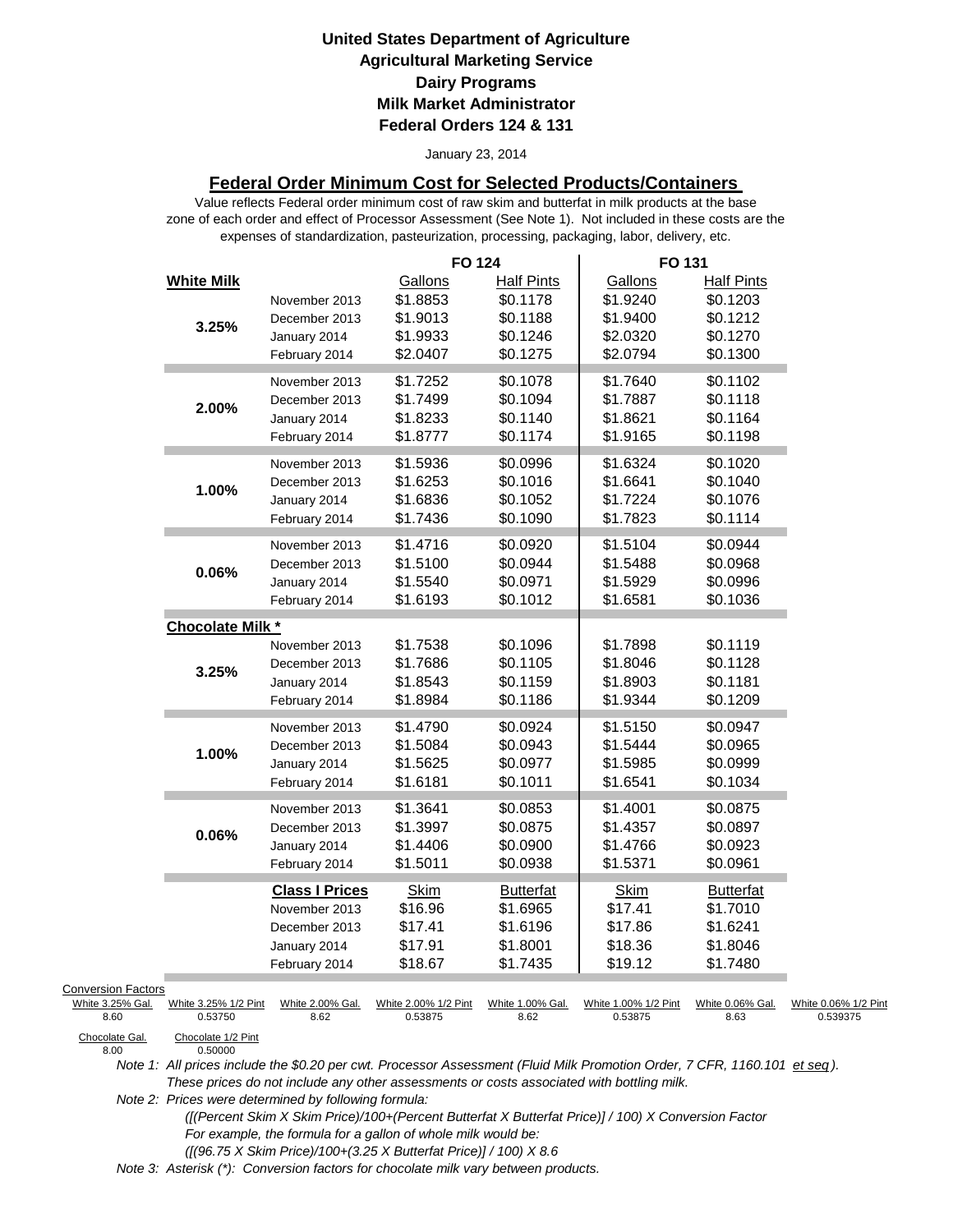#### February 20, 2014

### **Federal Order Minimum Cost for Selected Products/Containers**

zone of each order and effect of Processor Assessment (See Note 1). Not included in these costs are the expenses of standardization, pasteurization, processing, packaging, labor, delivery, etc. Value reflects Federal order minimum cost of raw skim and butterfat in milk products at the base

|                                                       |                                 |                                                                                       | <b>FO 124</b>                                           |                                                                   | FO 131                                                  |                                                                   |                                  |
|-------------------------------------------------------|---------------------------------|---------------------------------------------------------------------------------------|---------------------------------------------------------|-------------------------------------------------------------------|---------------------------------------------------------|-------------------------------------------------------------------|----------------------------------|
|                                                       | <b>White Milk</b><br>3.25%      | December 2013<br>January 2014<br>February 2014<br>March 2014                          | Gallons<br>\$1.9013<br>\$1.9933<br>\$2.0407<br>\$2.1741 | <b>Half Pints</b><br>\$0.1188<br>\$0.1246<br>\$0.1275<br>\$0.1359 | Gallons<br>\$1.9400<br>\$2.0320<br>\$2.0794<br>\$2.2128 | <b>Half Pints</b><br>\$0.1212<br>\$0.1270<br>\$0.1300<br>\$0.1383 |                                  |
|                                                       | 2.00%                           | December 2013<br>January 2014<br>February 2014<br>March 2014                          | \$1.7499<br>\$1.8233<br>\$1.8777<br>\$1.9789            | \$0.1094<br>\$0.1140<br>\$0.1174<br>\$0.1237                      | \$1.7887<br>\$1.8621<br>\$1.9165<br>\$2.0177            | \$0.1118<br>\$0.1164<br>\$0.1198<br>\$0.1261                      |                                  |
|                                                       | 1.00%                           | December 2013<br>January 2014<br>February 2014<br>March 2014                          | \$1.6253<br>\$1.6836<br>\$1.7436<br>\$1.8187            | \$0.1016<br>\$0.1052<br>\$0.1090<br>\$0.1137                      | \$1.6641<br>\$1.7224<br>\$1.7823<br>\$1.8575            | \$0.1040<br>\$0.1076<br>\$0.1114<br>\$0.1161                      |                                  |
|                                                       | $0.06\%$                        | December 2013<br>January 2014<br>February 2014<br>March 2014                          | \$1.5100<br>\$1.5540<br>\$1.6193<br>\$1.6700            | \$0.0944<br>\$0.0971<br>\$0.1012<br>\$0.1044                      | \$1.5488<br>\$1.5929<br>\$1.6581<br>\$1.7089            | \$0.0968<br>\$0.0996<br>\$0.1036<br>\$0.1068                      |                                  |
|                                                       | Chocolate Milk *                |                                                                                       |                                                         |                                                                   |                                                         |                                                                   |                                  |
|                                                       | 3.25%                           | December 2013<br>January 2014<br>February 2014<br>March 2014                          | \$1.7686<br>\$1.8543<br>\$1.8984<br>\$2.0224            | \$0.1105<br>\$0.1159<br>\$0.1186<br>\$0.1264                      | \$1.8046<br>\$1.8903<br>\$1.9344<br>\$2.0584            | \$0.1128<br>\$0.1181<br>\$0.1209<br>\$0.1286                      |                                  |
|                                                       | 1.00%                           | December 2013<br>January 2014<br>February 2014<br>March 2014                          | \$1.5084<br>\$1.5625<br>\$1.6181<br>\$1.6879            | \$0.0943<br>\$0.0977<br>\$0.1011<br>\$0.1055                      | \$1.5444<br>\$1.5985<br>\$1.6541<br>\$1.7239            | \$0.0965<br>\$0.0999<br>\$0.1034<br>\$0.1077                      |                                  |
|                                                       | 0.06%                           | December 2013<br>January 2014<br>February 2014<br>March 2014                          | \$1.3997<br>\$1.4406<br>\$1.5011<br>\$1.5481            | \$0.0875<br>\$0.0900<br>\$0.0938<br>\$0.0968                      | \$1.4357<br>\$1.4766<br>\$1.5371<br>\$1.5841            | \$0.0897<br>\$0.0923<br>\$0.0961<br>\$0.0990                      |                                  |
|                                                       |                                 | <b>Class I Prices</b><br>December 2013<br>January 2014<br>February 2014<br>March 2014 | <b>Skim</b><br>\$17.41<br>\$17.91<br>\$18.67<br>\$19.24 | <b>Butterfat</b><br>\$1.6196<br>\$1.8001<br>\$1.7435<br>\$2.0508  | Skim<br>\$17.86<br>\$18.36<br>\$19.12<br>\$19.69        | <b>Butterfat</b><br>\$1.6241<br>\$1.8046<br>\$1.7480<br>\$2.0553  |                                  |
| <b>Conversion Factors</b><br>White 3.25% Gal.<br>8.60 | White 3.25% 1/2 Pint<br>0.53750 | White 2.00% Gal.<br>8.62                                                              | White 2.00% 1/2 Pint<br>0.53875                         | White 1.00% Gal.<br>8.62                                          | White 1.00% 1/2 Pint<br>0.53875                         | White 0.06% Gal.<br>8.63                                          | White 0.06% 1/2 Pint<br>0.539375 |
| Chocolate Gal.<br>8.00                                | Chocolate 1/2 Pint<br>0.50000   |                                                                                       |                                                         |                                                                   |                                                         |                                                                   |                                  |

Chocolate Gal.<br>8.00

*Note 1: All prices include the \$0.20 per cwt. Processor Assessment (Fluid Milk Promotion Order, 7 CFR, 1160.101 et seq ). These prices do not include any other assessments or costs associated with bottling milk.*

*Note 2: Prices were determined by following formula:* 

 *([(Percent Skim X Skim Price)/100+(Percent Butterfat X Butterfat Price)] / 100) X Conversion Factor For example, the formula for a gallon of whole milk would be: ([(96.75 X Skim Price)/100+(3.25 X Butterfat Price)] / 100) X 8.6*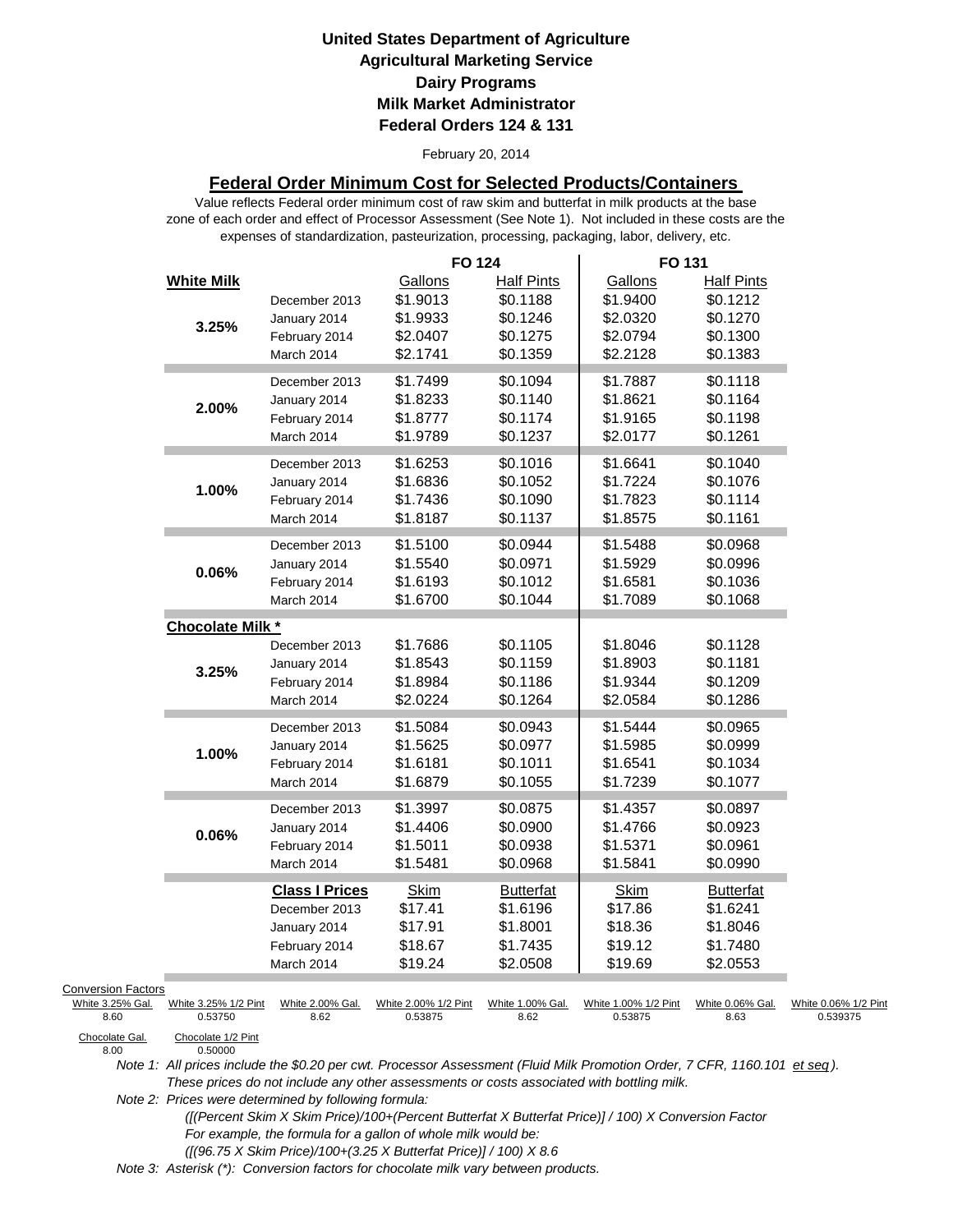#### March 19, 2014

### **Federal Order Minimum Cost for Selected Products/Containers**

zone of each order and effect of Processor Assessment (See Note 1). Not included in these costs are the expenses of standardization, pasteurization, processing, packaging, labor, delivery, etc. Value reflects Federal order minimum cost of raw skim and butterfat in milk products at the base

|                           |                                 |                          | <b>FO 124</b>                   |                          | FO 131                          |                          |                                  |
|---------------------------|---------------------------------|--------------------------|---------------------------------|--------------------------|---------------------------------|--------------------------|----------------------------------|
|                           | <b>White Milk</b>               |                          | Gallons                         | <b>Half Pints</b>        | Gallons                         | <b>Half Pints</b>        |                                  |
|                           |                                 | January 2014             | \$1.9933                        | \$0.1246                 | \$2.0320                        | \$0.1270                 |                                  |
|                           |                                 | February 2014            | \$2.0407                        | \$0.1275                 | \$2.0794                        | \$0.1300                 |                                  |
|                           | 3.25%                           | March 2014               | \$2.1741                        | \$0.1359                 | \$2.2128                        | \$0.1383                 |                                  |
|                           |                                 | April 2014               | \$2.1750                        | \$0.1359                 | \$2.2137                        | \$0.1384                 |                                  |
|                           |                                 | January 2014             | \$1.8233                        | \$0.1140                 | \$1.8621                        | \$0.1164                 |                                  |
|                           |                                 | February 2014            | \$1.8777                        | \$0.1174                 | \$1.9165                        | \$0.1198                 |                                  |
|                           | 2.00%                           | March 2014               | \$1.9789                        | \$0.1237                 | \$2.0177                        | \$0.1261                 |                                  |
|                           |                                 | April 2014               | \$1.9821                        | \$0.1239                 | \$2.0209                        | \$0.1263                 |                                  |
|                           |                                 | January 2014             | \$1.6836                        | \$0.1052                 | \$1.7224                        | \$0.1076                 |                                  |
|                           |                                 | February 2014            | \$1.7436                        | \$0.1090                 | \$1.7823                        | \$0.1114                 |                                  |
|                           | 1.00%                           | March 2014               | \$1.8187                        | \$0.1137                 | \$1.8575                        | \$0.1161                 |                                  |
|                           |                                 | April 2014               | \$1.8238                        | \$0.1140                 | \$1.8625                        | \$0.1164                 |                                  |
|                           |                                 | January 2014             | \$1.5540                        | \$0.0971                 | \$1.5929                        | \$0.0996                 |                                  |
|                           |                                 | February 2014            | \$1.6193                        | \$0.1012                 | \$1.6581                        | \$0.1036                 |                                  |
|                           | 0.06%                           | March 2014               | \$1.6700                        | \$0.1044                 | \$1.7089                        | \$0.1068                 |                                  |
|                           |                                 | April 2014               | \$1.6768                        | \$0.1048                 | \$1.7157                        | \$0.1072                 |                                  |
|                           | Chocolate Milk *                |                          |                                 |                          |                                 |                          |                                  |
|                           |                                 | January 2014             | \$1.8543                        | \$0.1159                 | \$1.8903                        | \$0.1181                 |                                  |
|                           | 3.25%                           | February 2014            | \$1.8984                        | \$0.1186                 | \$1.9344                        | \$0.1209                 |                                  |
|                           |                                 | March 2014               | \$2.0224                        | \$0.1264                 | \$2.0584                        | \$0.1286                 |                                  |
|                           |                                 | April 2014               | \$2.0233                        | \$0.1265                 | \$2.0593                        | \$0.1287                 |                                  |
|                           |                                 | January 2014             | \$1.5625                        | \$0.0977                 | \$1.5985                        | \$0.0999                 |                                  |
|                           | 1.00%                           | February 2014            | \$1.6181                        | \$0.1011                 | \$1.6541                        | \$0.1034                 |                                  |
|                           |                                 | March 2014               | \$1.6879                        | \$0.1055                 | \$1.7239                        | \$0.1077                 |                                  |
|                           |                                 | April 2014               | \$1.6926                        | \$0.1058                 | \$1.7286                        | \$0.1080                 |                                  |
|                           |                                 | January 2014             | \$1.4406                        | \$0.0900                 | \$1.4766                        | \$0.0923                 |                                  |
|                           | 0.06%                           | February 2014            | \$1.5011                        | \$0.0938                 | \$1.5371                        | \$0.0961                 |                                  |
|                           |                                 | March 2014               | \$1.5481                        | \$0.0968                 | \$1.5841                        | \$0.0990                 |                                  |
|                           |                                 | April 2014               | \$1.5544                        | \$0.0972                 | \$1.5904                        | \$0.0994                 |                                  |
|                           |                                 | <b>Class I Prices</b>    | <b>Skim</b>                     | <b>Butterfat</b>         | Skim                            | <b>Butterfat</b>         |                                  |
|                           |                                 | January 2014             | \$17.91                         | \$1.8001                 | \$18.36                         | \$1.8046                 |                                  |
|                           |                                 | February 2014            | \$18.67                         | \$1.7435                 | \$19.12                         | \$1.7480                 |                                  |
|                           |                                 | March 2014               | \$19.24                         | \$2.0508                 | \$19.69                         | \$2.0553                 |                                  |
|                           |                                 | April 2014               | \$19.32                         | \$2.0304                 | \$19.77                         | \$2.0349                 |                                  |
| <b>Conversion Factors</b> |                                 |                          |                                 |                          |                                 |                          |                                  |
| White 3.25% Gal.<br>8.60  | White 3.25% 1/2 Pint<br>0.53750 | White 2.00% Gal.<br>8.62 | White 2.00% 1/2 Pint<br>0.53875 | White 1.00% Gal.<br>8.62 | White 1.00% 1/2 Pint<br>0.53875 | White 0.06% Gal.<br>8.63 | White 0.06% 1/2 Pint<br>0.539375 |
| Chocolate Gal             | Chocolate 1/2 Pint              |                          |                                 |                          |                                 |                          |                                  |

Chocolate Gal.<br>8.00

0.50000

*Note 1: All prices include the \$0.20 per cwt. Processor Assessment (Fluid Milk Promotion Order, 7 CFR, 1160.101 et seq ). These prices do not include any other assessments or costs associated with bottling milk.*

*Note 2: Prices were determined by following formula:* 

 *([(Percent Skim X Skim Price)/100+(Percent Butterfat X Butterfat Price)] / 100) X Conversion Factor For example, the formula for a gallon of whole milk would be: ([(96.75 X Skim Price)/100+(3.25 X Butterfat Price)] / 100) X 8.6*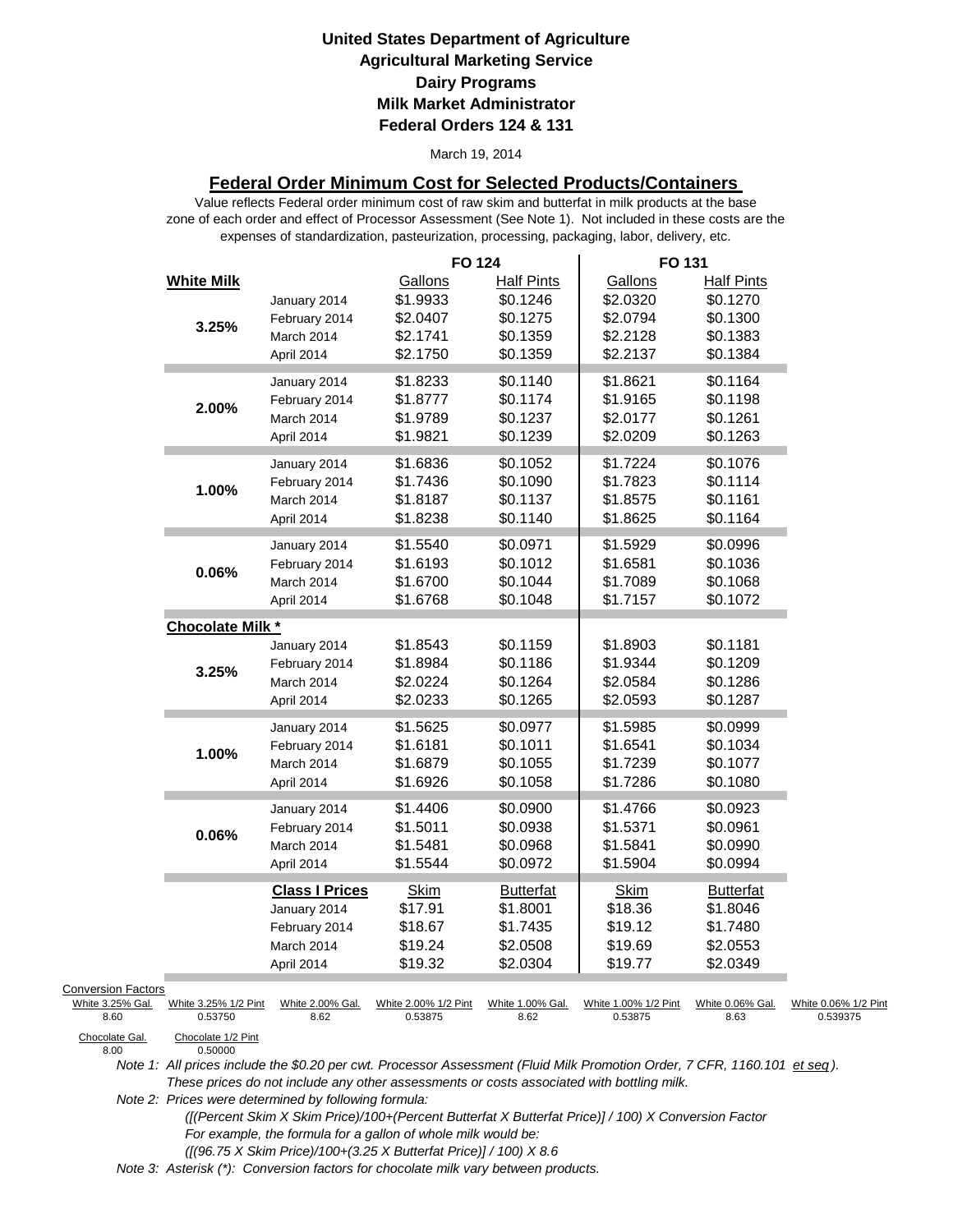#### April 23, 2014

### **Federal Order Minimum Cost for Selected Products/Containers**

zone of each order and effect of Processor Assessment (See Note 1). Not included in these costs are the expenses of standardization, pasteurization, processing, packaging, labor, delivery, etc. Value reflects Federal order minimum cost of raw skim and butterfat in milk products at the base

|                                                                         |                                                       |                                                                                | <b>FO 124</b>                                           |                                                                   | FO 131                                                  |                                                                   |                                  |
|-------------------------------------------------------------------------|-------------------------------------------------------|--------------------------------------------------------------------------------|---------------------------------------------------------|-------------------------------------------------------------------|---------------------------------------------------------|-------------------------------------------------------------------|----------------------------------|
|                                                                         | <b>White Milk</b><br>3.25%                            | February 2014<br>March 2014<br>April 2014<br>May 2014                          | Gallons<br>\$2.0407<br>\$2.1741<br>\$2.1750<br>\$2.2416 | <b>Half Pints</b><br>\$0.1275<br>\$0.1359<br>\$0.1359<br>\$0.1401 | Gallons<br>\$2.0794<br>\$2.2128<br>\$2.2137<br>\$2.2803 | <b>Half Pints</b><br>\$0.1300<br>\$0.1383<br>\$0.1384<br>\$0.1425 |                                  |
|                                                                         | 2.00%                                                 | February 2014<br>March 2014<br>April 2014<br>May 2014                          | \$1.8777<br>\$1.9789<br>\$1.9821<br>\$2.0308            | \$0.1174<br>\$0.1237<br>\$0.1239<br>\$0.1269                      | \$1.9165<br>\$2.0177<br>\$2.0209<br>\$2.0696            | \$0.1198<br>\$0.1261<br>\$0.1263<br>\$0.1293                      |                                  |
|                                                                         | 1.00%                                                 | February 2014<br>March 2014<br>April 2014<br>May 2014                          | \$1.7436<br>\$1.8187<br>\$1.8238<br>\$1.8580            | \$0.1090<br>\$0.1137<br>\$0.1140<br>\$0.1161                      | \$1.7823<br>\$1.8575<br>\$1.8625<br>\$1.8968            | \$0.1114<br>\$0.1161<br>\$0.1164<br>\$0.1185                      |                                  |
|                                                                         | $0.06\%$                                              | February 2014<br>March 2014<br>April 2014<br>May 2014                          | \$1.6193<br>\$1.6700<br>\$1.6768<br>\$1.6975            | \$0.1012<br>\$0.1044<br>\$0.1048<br>\$0.1061                      | \$1.6581<br>\$1.7089<br>\$1.7157<br>\$1.7364            | \$0.1036<br>\$0.1068<br>\$0.1072<br>\$0.1085                      |                                  |
|                                                                         | Chocolate Milk *                                      |                                                                                |                                                         |                                                                   |                                                         |                                                                   |                                  |
|                                                                         | 3.25%                                                 | February 2014<br>March 2014<br>April 2014<br>May 2014                          | \$1.8984<br>\$2.0224<br>\$2.0233<br>\$2.0852            | \$0.1186<br>\$0.1264<br>\$0.1265<br>\$0.1303                      | \$1.9344<br>\$2.0584<br>\$2.0593<br>\$2.1212            | \$0.1209<br>\$0.1286<br>\$0.1287<br>\$0.1326                      |                                  |
|                                                                         | 1.00%                                                 | February 2014<br>March 2014<br>April 2014<br>May 2014                          | \$1.6181<br>\$1.6879<br>\$1.6926<br>\$1.7244            | \$0.1011<br>\$0.1055<br>\$0.1058<br>\$0.1078                      | \$1.6541<br>\$1.7239<br>\$1.7286<br>\$1.7604            | \$0.1034<br>\$0.1077<br>\$0.1080<br>\$0.1100                      |                                  |
|                                                                         | 0.06%                                                 | February 2014<br>March 2014<br>April 2014<br>May 2014                          | \$1.5011<br>\$1.5481<br>\$1.5544<br>\$1.5736            | \$0.0938<br>\$0.0968<br>\$0.0972<br>\$0.0984                      | \$1.5371<br>\$1.5841<br>\$1.5904<br>\$1.6096            | \$0.0961<br>\$0.0990<br>\$0.0994<br>\$0.1006                      |                                  |
|                                                                         |                                                       | <b>Class I Prices</b><br>February 2014<br>March 2014<br>April 2014<br>May 2014 | <b>Skim</b><br>\$18.67<br>\$19.24<br>\$19.32<br>\$19.55 | <b>Butterfat</b><br>\$1.7435<br>\$2.0508<br>\$2.0304<br>\$2.2000  | Skim<br>\$19.12<br>\$19.69<br>\$19.77<br>\$20.00        | <b>Butterfat</b><br>\$1.7480<br>\$2.0553<br>\$2.0349<br>\$2.2045  |                                  |
| <b>Conversion Factors</b><br>White 3.25% Gal.<br>8.60<br>Chocolate Gal. | White 3.25% 1/2 Pint<br>0.53750<br>Chocolate 1/2 Pint | White 2.00% Gal.<br>8.62                                                       | White 2.00% 1/2 Pint<br>0.53875                         | White 1.00% Gal.<br>8.62                                          | White 1.00% 1/2 Pint<br>0.53875                         | White 0.06% Gal.<br>8.63                                          | White 0.06% 1/2 Pint<br>0.539375 |
| 8.00                                                                    | 0.50000                                               |                                                                                |                                                         |                                                                   |                                                         |                                                                   |                                  |

Chocolate Gal.<br>8.00

*Note 1: All prices include the \$0.20 per cwt. Processor Assessment (Fluid Milk Promotion Order, 7 CFR, 1160.101 et seq ). These prices do not include any other assessments or costs associated with bottling milk.*

*Note 2: Prices were determined by following formula:* 

 *([(Percent Skim X Skim Price)/100+(Percent Butterfat X Butterfat Price)] / 100) X Conversion Factor For example, the formula for a gallon of whole milk would be: ([(96.75 X Skim Price)/100+(3.25 X Butterfat Price)] / 100) X 8.6*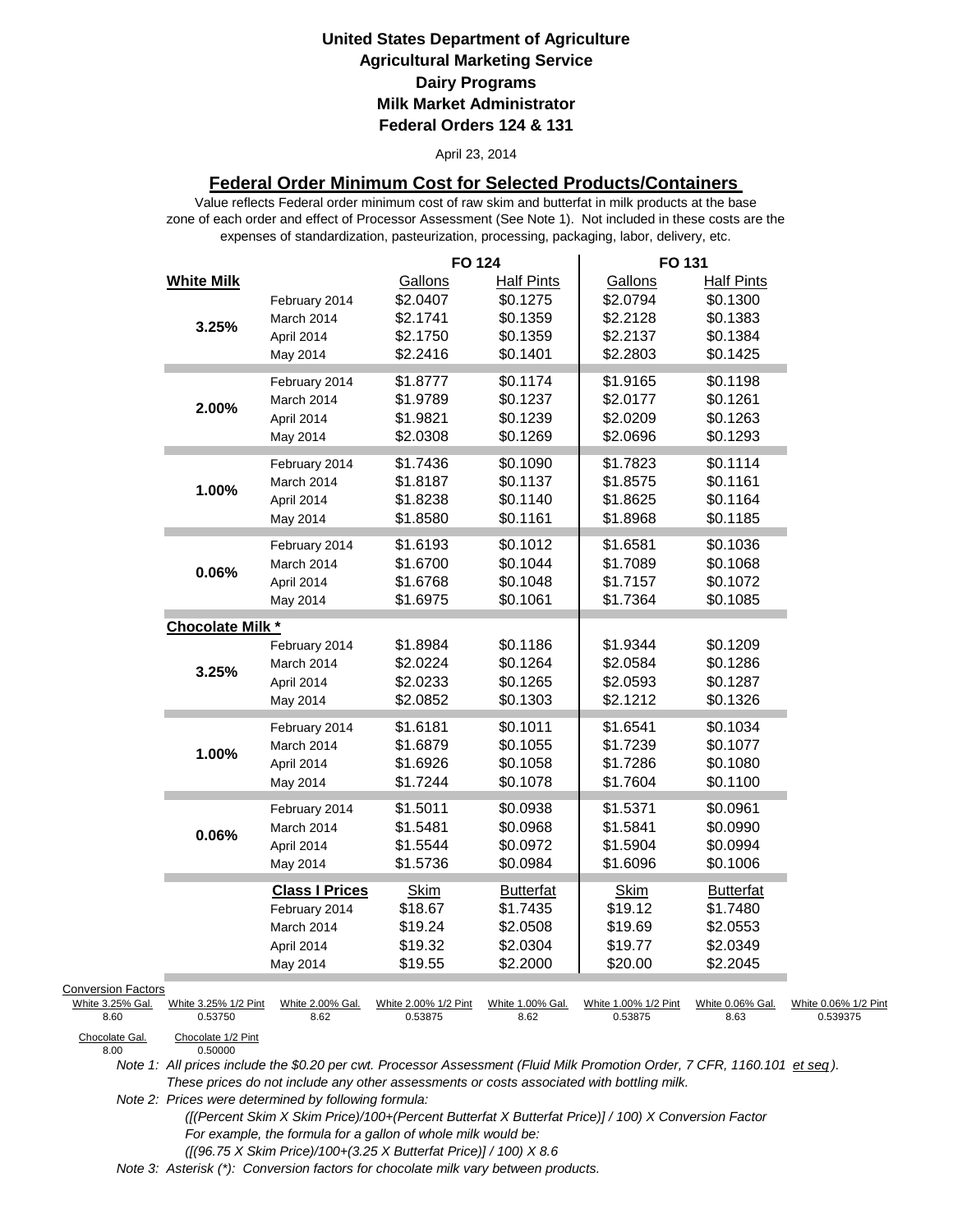#### May 21, 2014

### **Federal Order Minimum Cost for Selected Products/Containers**

zone of each order and effect of Processor Assessment (See Note 1). Not included in these costs are the expenses of standardization, pasteurization, processing, packaging, labor, delivery, etc. Value reflects Federal order minimum cost of raw skim and butterfat in milk products at the base

|                           |                                 |                          | <b>FO 124</b>                   |                          | FO 131                          |                          |                                  |
|---------------------------|---------------------------------|--------------------------|---------------------------------|--------------------------|---------------------------------|--------------------------|----------------------------------|
|                           | <b>White Milk</b>               |                          | Gallons                         | <b>Half Pints</b>        | Gallons                         | <b>Half Pints</b>        |                                  |
|                           |                                 | March 2014               | \$2.1741                        | \$0.1359                 | \$2.2128                        | \$0.1383                 |                                  |
|                           | 3.25%                           | April 2014               | \$2.1750                        | \$0.1359                 | \$2.2137                        | \$0.1384                 |                                  |
|                           |                                 | May 2014                 | \$2.2416                        | \$0.1401                 | \$2.2803                        | \$0.1425                 |                                  |
|                           |                                 | June 2014                | \$2.1018                        | \$0.1314                 | \$2.1405                        | \$0.1338                 |                                  |
|                           |                                 | March 2014               | \$1.9789                        | \$0.1237                 | \$2.0177                        | \$0.1261                 |                                  |
|                           |                                 | April 2014               | \$1.9821                        | \$0.1239                 | \$2.0209                        | \$0.1263                 |                                  |
|                           | 2.00%                           | May 2014                 | \$2.0308                        | \$0.1269                 | \$2.0696                        | \$0.1293                 |                                  |
|                           |                                 | June 2014                | \$1.8826                        | \$0.1177                 | \$1.9214                        | \$0.1201                 |                                  |
|                           |                                 | March 2014               | \$1.8187                        | \$0.1137                 | \$1.8575                        | \$0.1161                 |                                  |
|                           |                                 | April 2014               | \$1.8238                        | \$0.1140                 | \$1.8625                        | \$0.1164                 |                                  |
|                           | 1.00%                           | May 2014                 | \$1.8580                        | \$0.1161                 | \$1.8968                        | \$0.1185                 |                                  |
|                           |                                 | June 2014                | \$1.7033                        | \$0.1065                 | \$1.7421                        | \$0.1089                 |                                  |
|                           |                                 |                          |                                 |                          |                                 |                          |                                  |
|                           |                                 | March 2014               | \$1.6700                        | \$0.1044                 | \$1.7089                        | \$0.1068                 |                                  |
|                           | 0.06%                           | April 2014               | \$1.6768                        | \$0.1048                 | \$1.7157                        | \$0.1072                 |                                  |
|                           |                                 | May 2014                 | \$1.6975                        | \$0.1061                 | \$1.7364                        | \$0.1085                 |                                  |
|                           |                                 | June 2014                | \$1.5366                        | \$0.0960                 | \$1.5754                        | \$0.0985                 |                                  |
|                           | Chocolate Milk *                |                          |                                 |                          |                                 |                          |                                  |
|                           |                                 | March 2014               | \$2.0224                        | \$0.1264                 | \$2.0584                        | \$0.1286                 |                                  |
|                           | 3.25%                           | April 2014               | \$2.0233                        | \$0.1265                 | \$2.0593                        | \$0.1287                 |                                  |
|                           |                                 | May 2014                 | \$2.0852                        | \$0.1303                 | \$2.1212                        | \$0.1326                 |                                  |
|                           |                                 | June 2014                | \$1.9551                        | \$0.1222                 | \$1.9911                        | \$0.1244                 |                                  |
|                           |                                 | March 2014               | \$1.6879                        | \$0.1055                 | \$1.7239                        | \$0.1077                 |                                  |
|                           |                                 | April 2014               | \$1.6926                        | \$0.1058                 | \$1.7286                        | \$0.1080                 |                                  |
|                           | 1.00%                           | May 2014                 | \$1.7244                        | \$0.1078                 | \$1.7604                        | \$0.1100                 |                                  |
|                           |                                 | June 2014                | \$1.5808                        | \$0.0988                 | \$1.6168                        | \$0.1010                 |                                  |
|                           |                                 | March 2014               | \$1.5481                        | \$0.0968                 | \$1.5841                        | \$0.0990                 |                                  |
|                           |                                 | April 2014               | \$1.5544                        | \$0.0972                 | \$1.5904                        | \$0.0994                 |                                  |
|                           | 0.06%                           | May 2014                 | \$1.5736                        | \$0.0984                 | \$1.6096                        | \$0.1006                 |                                  |
|                           |                                 | June 2014                | \$1.4244                        | \$0.0890                 | \$1.4604                        | \$0.0913                 |                                  |
|                           |                                 | <b>Class I Prices</b>    | <b>Skim</b>                     | <b>Butterfat</b>         | <b>Skim</b>                     | <b>Butterfat</b>         |                                  |
|                           |                                 | March 2014               | \$19.24                         | \$2.0508                 | \$19.69                         | \$2.0553                 |                                  |
|                           |                                 | April 2014               | \$19.32                         | \$2.0304                 | \$19.77                         | \$2.0349                 |                                  |
|                           |                                 | May 2014                 | \$19.55                         | \$2.2000                 | \$20.00                         | \$2.2045                 |                                  |
|                           |                                 | June 2014                | \$17.68                         | \$2.2566                 | \$18.13                         | \$2.2611                 |                                  |
| <b>Conversion Factors</b> |                                 |                          |                                 |                          |                                 |                          |                                  |
| White 3.25% Gal.<br>8.60  | White 3.25% 1/2 Pint<br>0.53750 | White 2.00% Gal.<br>8.62 | White 2.00% 1/2 Pint<br>0.53875 | White 1.00% Gal.<br>8.62 | White 1.00% 1/2 Pint<br>0.53875 | White 0.06% Gal.<br>8.63 | White 0.06% 1/2 Pint<br>0.539375 |
| Chocolate Gal.            | Chocolate 1/2 Pint              |                          |                                 |                          |                                 |                          |                                  |
| 8.00                      | 0.50000                         |                          |                                 |                          |                                 |                          |                                  |

*Note 1: All prices include the \$0.20 per cwt. Processor Assessment (Fluid Milk Promotion Order, 7 CFR, 1160.101 et seq ). These prices do not include any other assessments or costs associated with bottling milk.*

*Note 2: Prices were determined by following formula:* 

 *([(Percent Skim X Skim Price)/100+(Percent Butterfat X Butterfat Price)] / 100) X Conversion Factor For example, the formula for a gallon of whole milk would be: ([(96.75 X Skim Price)/100+(3.25 X Butterfat Price)] / 100) X 8.6*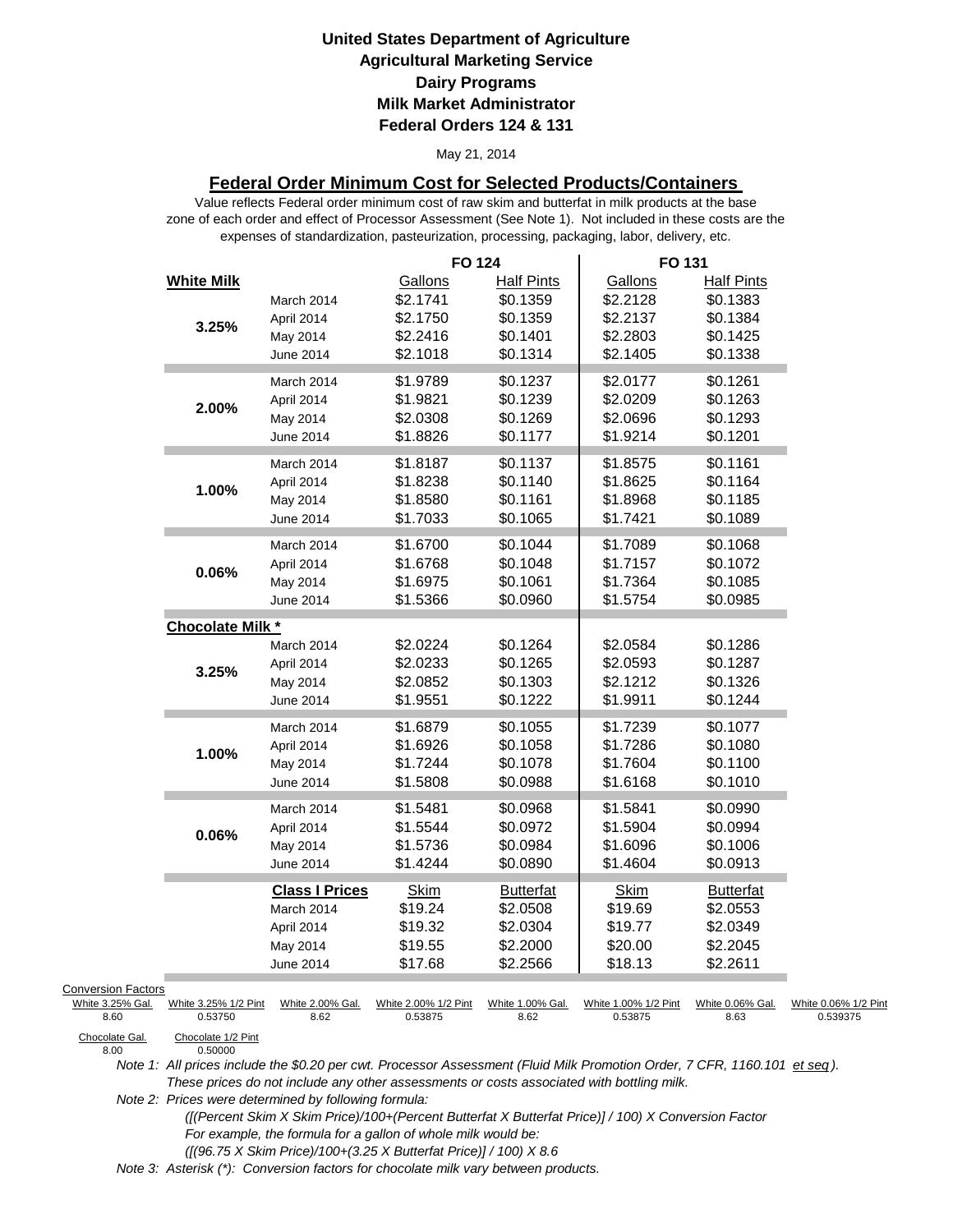#### June 18, 2014

### **Federal Order Minimum Cost for Selected Products/Containers**

zone of each order and effect of Processor Assessment (See Note 1). Not included in these costs are the expenses of standardization, pasteurization, processing, packaging, labor, delivery, etc. Value reflects Federal order minimum cost of raw skim and butterfat in milk products at the base

|                           |                         |                       | <b>FO 124</b>        |                   | FO 131               |                   |                      |
|---------------------------|-------------------------|-----------------------|----------------------|-------------------|----------------------|-------------------|----------------------|
|                           | <b>White Milk</b>       |                       | Gallons              | <b>Half Pints</b> | Gallons              | <b>Half Pints</b> |                      |
|                           |                         | April 2014            | \$2.1750             | \$0.1359          | \$2.2137             | \$0.1384          |                      |
|                           | 3.25%                   | May 2014              | \$2.2416             | \$0.1401          | \$2.2803             | \$0.1425          |                      |
|                           |                         | June 2014             | \$2.1018             | \$0.1314          | \$2.1405             | \$0.1338          |                      |
|                           |                         | <b>July 2014</b>      | \$2.1108             | \$0.1319          | \$2.1495             | \$0.1343          |                      |
|                           |                         | April 2014            | \$1.9821             | \$0.1239          | \$2.0209             | \$0.1263          |                      |
|                           |                         | May 2014              | \$2.0308             | \$0.1269          | \$2.0696             | \$0.1293          |                      |
|                           | 2.00%                   | June 2014             | \$1.8826             | \$0.1177          | \$1.9214             | \$0.1201          |                      |
|                           |                         | <b>July 2014</b>      | \$1.8693             | \$0.1168          | \$1.9081             | \$0.1193          |                      |
|                           |                         | April 2014            | \$1.8238             | \$0.1140          | \$1.8625             | \$0.1164          |                      |
|                           |                         | May 2014              | \$1.8580             | \$0.1161          | \$1.8968             | \$0.1185          |                      |
|                           | 1.00%                   | June 2014             | \$1.7033             | \$0.1065          | \$1.7421             | \$0.1089          |                      |
|                           |                         | <b>July 2014</b>      | \$1.6721             | \$0.1045          | \$1.7109             | \$0.1069          |                      |
|                           |                         | April 2014            | \$1.6768             | \$0.1048          | \$1.7157             | \$0.1072          |                      |
|                           |                         | May 2014              | \$1.6975             | \$0.1061          | \$1.7364             | \$0.1085          |                      |
|                           | 0.06%                   | June 2014             | \$1.5366             | \$0.0960          | \$1.5754             | \$0.0985          |                      |
|                           |                         | <b>July 2014</b>      | \$1.4884             | \$0.0930          | \$1.5273             | \$0.0955          |                      |
|                           | <b>Chocolate Milk *</b> |                       |                      |                   |                      |                   |                      |
|                           |                         | April 2014            | \$2.0233             | \$0.1265          | \$2.0593             | \$0.1287          |                      |
|                           |                         | May 2014              | \$2.0852             | \$0.1303          | \$2.1212             | \$0.1326          |                      |
|                           | 3.25%                   | June 2014             | \$1.9551             | \$0.1222          | \$1.9911             | \$0.1244          |                      |
|                           |                         | <b>July 2014</b>      | \$1.9636             | \$0.1227          | \$1.9996             | \$0.1250          |                      |
|                           |                         | April 2014            | \$1.6926             | \$0.1058          | \$1.7286             | \$0.1080          |                      |
|                           |                         | May 2014              | \$1.7244             | \$0.1078          | \$1.7604             | \$0.1100          |                      |
|                           | 1.00%                   | June 2014             | \$1.5808             | \$0.0988          | \$1.6168             | \$0.1010          |                      |
|                           |                         | <b>July 2014</b>      | \$1.5518             | \$0.0970          | \$1.5878             | \$0.0992          |                      |
|                           |                         | April 2014            | \$1.5544             | \$0.0972          | \$1.5904             | \$0.0994          |                      |
|                           |                         | May 2014              | \$1.5736             | \$0.0984          | \$1.6096             | \$0.1006          |                      |
|                           | 0.06%                   | June 2014             | \$1.4244             | \$0.0890          | \$1.4604             | \$0.0913          |                      |
|                           |                         | <b>July 2014</b>      | \$1.3798             | \$0.0862          | \$1.4158             | \$0.0885          |                      |
|                           |                         | <b>Class I Prices</b> | <b>Skim</b>          | <b>Butterfat</b>  | Skim                 | <b>Butterfat</b>  |                      |
|                           |                         | April 2014            | \$19.32              | \$2.0304          | \$19.77              | \$2.0349          |                      |
|                           |                         | May 2014              | \$19.55              | \$2.2000          | \$20.00              | \$2.2045          |                      |
|                           |                         | June 2014             | \$17.68              | \$2.2566          | \$18.13              | \$2.2611          |                      |
|                           |                         | <b>July 2014</b>      | \$17.11              | \$2.4587          | \$17.56              | \$2.4632          |                      |
| <b>Conversion Factors</b> |                         |                       |                      |                   |                      |                   |                      |
| White 3.25% Gal.          | White 3.25% 1/2 Pint    | White 2.00% Gal.      | White 2.00% 1/2 Pint | White 1.00% Gal.  | White 1.00% 1/2 Pint | White 0.06% Gal.  | White 0.06% 1/2 Pint |
| 8.60                      | 0.53750                 | 8.62                  | 0.53875              | 8.62              | 0.53875              | 8.63              | 0.539375             |
| Chocolate Gal             | Chocolate 1/2 Pint      |                       |                      |                   |                      |                   |                      |

Chocolate Gal.<br>8.00

*Note 1: All prices include the \$0.20 per cwt. Processor Assessment (Fluid Milk Promotion Order, 7 CFR, 1160.101 et seq ). These prices do not include any other assessments or costs associated with bottling milk.*

*Note 2: Prices were determined by following formula:* 

0.50000

 *([(Percent Skim X Skim Price)/100+(Percent Butterfat X Butterfat Price)] / 100) X Conversion Factor For example, the formula for a gallon of whole milk would be: ([(96.75 X Skim Price)/100+(3.25 X Butterfat Price)] / 100) X 8.6*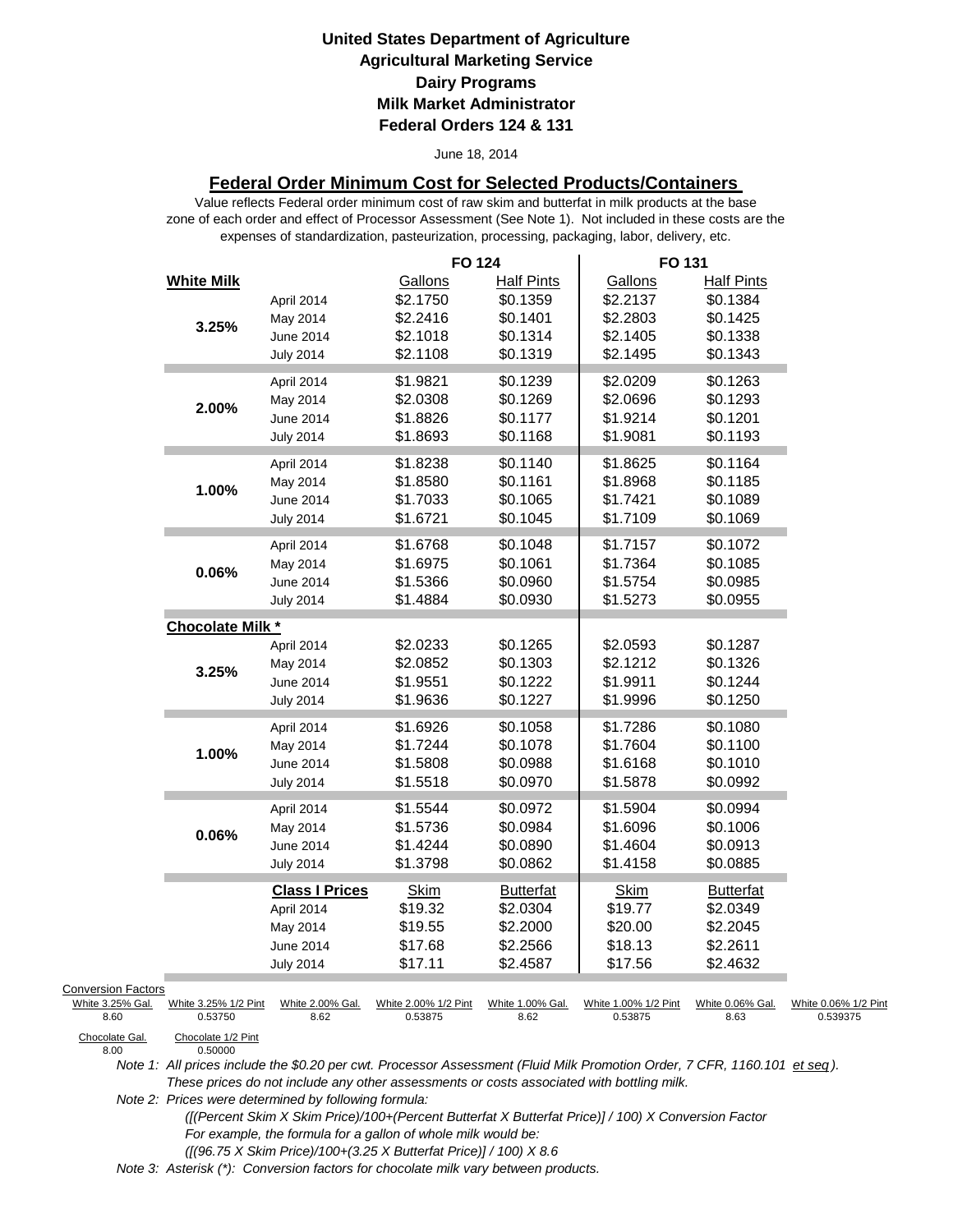#### July 23, 2014

### **Federal Order Minimum Cost for Selected Products/Containers**

zone of each order and effect of Processor Assessment (See Note 1). Not included in these costs are the expenses of standardization, pasteurization, processing, packaging, labor, delivery, etc. Value reflects Federal order minimum cost of raw skim and butterfat in milk products at the base

|                                                             |                          | <b>FO 124</b>                   |                          | FO 131                          |                          |                                  |
|-------------------------------------------------------------|--------------------------|---------------------------------|--------------------------|---------------------------------|--------------------------|----------------------------------|
| <b>White Milk</b>                                           |                          | Gallons                         | <b>Half Pints</b>        | Gallons                         | <b>Half Pints</b>        |                                  |
|                                                             | May 2014                 | \$2.2416                        | \$0.1401                 | \$2.2803                        | \$0.1425                 |                                  |
| 3.25%                                                       | June 2014                | \$2.1018                        | \$0.1314                 | \$2.1405                        | \$0.1338                 |                                  |
|                                                             | <b>July 2014</b>         | \$2.1108                        | \$0.1319                 | \$2.1495                        | \$0.1343                 |                                  |
|                                                             | August 2014              | \$2.1802                        | \$0.1363                 | \$2.2189                        | \$0.1387                 |                                  |
|                                                             | May 2014                 | \$2.0308                        | \$0.1269                 | \$2.0696                        | \$0.1293                 |                                  |
|                                                             | June 2014                | \$1.8826                        | \$0.1177                 | \$1.9214                        | \$0.1201                 |                                  |
| 2.00%                                                       | <b>July 2014</b>         | \$1.8693                        | \$0.1168                 | \$1.9081                        | \$0.1193                 |                                  |
|                                                             | August 2014              | \$1.9190                        | \$0.1199                 | \$1.9578                        | \$0.1224                 |                                  |
|                                                             |                          |                                 | \$0.1161                 |                                 | \$0.1185                 |                                  |
|                                                             | May 2014                 | \$1.8580<br>\$1.7033            | \$0.1065                 | \$1.8968                        | \$0.1089                 |                                  |
| 1.00%                                                       | June 2014                | \$1.6721                        |                          | \$1.7421                        |                          |                                  |
|                                                             | <b>July 2014</b>         |                                 | \$0.1045                 | \$1.7109                        | \$0.1069                 |                                  |
|                                                             | August 2014              | \$1.7060                        | \$0.1066                 | \$1.7448                        | \$0.1091                 |                                  |
|                                                             | May 2014                 | \$1.6975                        | \$0.1061                 | \$1.7364                        | \$0.1085                 |                                  |
| 0.06%                                                       | June 2014                | \$1.5366                        | \$0.0960                 | \$1.5754                        | \$0.0985                 |                                  |
|                                                             | <b>July 2014</b>         | \$1.4884                        | \$0.0930                 | \$1.5273                        | \$0.0955                 |                                  |
|                                                             | August 2014              | \$1.5075                        | \$0.0942                 | \$1.5463                        | \$0.0966                 |                                  |
| Chocolate Milk *                                            |                          |                                 |                          |                                 |                          |                                  |
|                                                             | May 2014                 | \$2.0852                        | \$0.1303                 | \$2.1212                        | \$0.1326                 |                                  |
| 3.25%                                                       | June 2014                | \$1.9551                        | \$0.1222                 | \$1.9911                        | \$0.1244                 |                                  |
|                                                             | <b>July 2014</b>         | \$1.9636                        | \$0.1227                 | \$1.9996                        | \$0.1250                 |                                  |
|                                                             | August 2014              | \$2.0281                        | \$0.1268                 | \$2.0641                        | \$0.1290                 |                                  |
|                                                             | May 2014                 | \$1.7244                        | \$0.1078                 | \$1.7604                        | \$0.1100                 |                                  |
|                                                             | June 2014                | \$1.5808                        | \$0.0988                 | \$1.6168                        | \$0.1010                 |                                  |
| 1.00%                                                       | <b>July 2014</b>         | \$1.5518                        | \$0.0970                 | \$1.5878                        | \$0.0992                 |                                  |
|                                                             | August 2014              | \$1.5833                        | \$0.0990                 | \$1.6193                        | \$0.1012                 |                                  |
|                                                             | May 2014                 | \$1.5736                        | \$0.0984                 | \$1.6096                        | \$0.1006                 |                                  |
|                                                             | June 2014                | \$1.4244                        | \$0.0890                 | \$1.4604                        | \$0.0913                 |                                  |
| 0.06%                                                       | <b>July 2014</b>         | \$1.3798                        | \$0.0862                 | \$1.4158                        | \$0.0885                 |                                  |
|                                                             | August 2014              | \$1.3975                        | \$0.0873                 | \$1.4335                        | \$0.0896                 |                                  |
|                                                             |                          |                                 |                          |                                 |                          |                                  |
|                                                             | <b>Class I Prices</b>    | <b>Skim</b>                     | <b>Butterfat</b>         | <b>Skim</b>                     | <b>Butterfat</b>         |                                  |
|                                                             | May 2014                 | \$19.55                         | \$2.2000                 | \$20.00                         | \$2.2045                 |                                  |
|                                                             | June 2014                | \$17.68                         | \$2.2566                 | \$18.13                         | \$2.2611                 |                                  |
|                                                             | <b>July 2014</b>         | \$17.11                         | \$2.4587                 | \$17.56                         | \$2.4632                 |                                  |
|                                                             | August 2014              | \$17.32                         | \$2.6445                 | \$17.77                         | \$2.6490                 |                                  |
| <b>Conversion Factors</b>                                   |                          |                                 |                          |                                 |                          |                                  |
| White 3.25% Gal.<br>White 3.25% 1/2 Pint<br>0.53750<br>8.60 | White 2.00% Gal.<br>8.62 | White 2.00% 1/2 Pint<br>0.53875 | White 1.00% Gal.<br>8.62 | White 1.00% 1/2 Pint<br>0.53875 | White 0.06% Gal.<br>8.63 | White 0.06% 1/2 Pint<br>0.539375 |
| Chocolate Gal.<br>Chocolate 1/2 Pint<br>8.00<br>0.50000     |                          |                                 |                          |                                 |                          |                                  |

*Note 1: All prices include the \$0.20 per cwt. Processor Assessment (Fluid Milk Promotion Order, 7 CFR, 1160.101 et seq ). These prices do not include any other assessments or costs associated with bottling milk.*

*Note 2: Prices were determined by following formula:* 

 *([(Percent Skim X Skim Price)/100+(Percent Butterfat X Butterfat Price)] / 100) X Conversion Factor For example, the formula for a gallon of whole milk would be: ([(96.75 X Skim Price)/100+(3.25 X Butterfat Price)] / 100) X 8.6*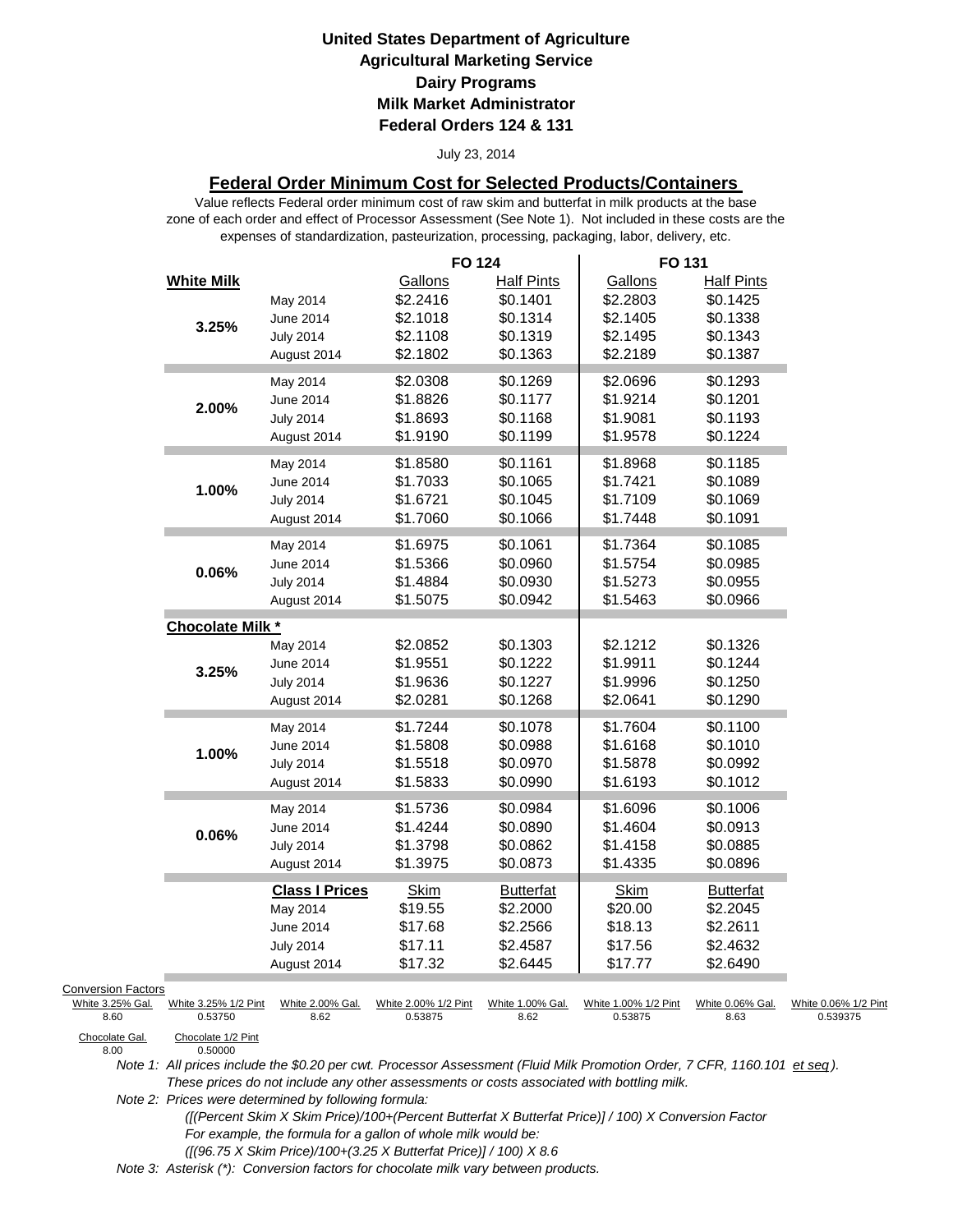#### August 20, 2014

### **Federal Order Minimum Cost for Selected Products/Containers**

zone of each order and effect of Processor Assessment (See Note 1). Not included in these costs are the expenses of standardization, pasteurization, processing, packaging, labor, delivery, etc. Value reflects Federal order minimum cost of raw skim and butterfat in milk products at the base

|                                                       |                                 |                                                                                         | <b>FO 124</b>                                           |                                                                   | FO 131                                                  |                                                                   |                                  |
|-------------------------------------------------------|---------------------------------|-----------------------------------------------------------------------------------------|---------------------------------------------------------|-------------------------------------------------------------------|---------------------------------------------------------|-------------------------------------------------------------------|----------------------------------|
|                                                       | <b>White Milk</b><br>3.25%      | June 2014<br><b>July 2014</b><br>August 2014<br>September 2014                          | Gallons<br>\$2.1018<br>\$2.1108<br>\$2.1802<br>\$2.1571 | <b>Half Pints</b><br>\$0.1314<br>\$0.1319<br>\$0.1363<br>\$0.1348 | Gallons<br>\$2.1405<br>\$2.1495<br>\$2.2189<br>\$2.1958 | <b>Half Pints</b><br>\$0.1338<br>\$0.1343<br>\$0.1387<br>\$0.1372 |                                  |
|                                                       | 2.00%                           | June 2014<br><b>July 2014</b><br>August 2014<br>September 2014                          | \$1.8826<br>\$1.8693<br>\$1.9190<br>\$1.8829            | \$0.1177<br>\$0.1168<br>\$0.1199<br>\$0.1177                      | \$1.9214<br>\$1.9081<br>\$1.9578<br>\$1.9217            | \$0.1201<br>\$0.1193<br>\$0.1224<br>\$0.1201                      |                                  |
|                                                       | 1.00%                           | June 2014<br><b>July 2014</b><br>August 2014<br>September 2014                          | \$1.7033<br>\$1.6721<br>\$1.7060<br>\$1.6595            | \$0.1065<br>\$0.1045<br>\$0.1066<br>\$0.1037                      | \$1.7421<br>\$1.7109<br>\$1.7448<br>\$1.6983            | \$0.1089<br>\$0.1069<br>\$0.1091<br>\$0.1061                      |                                  |
|                                                       | $0.06\%$                        | June 2014<br><b>July 2014</b><br>August 2014<br>September 2014                          | \$1.5366<br>\$1.4884<br>\$1.5075<br>\$1.4512            | \$0.0960<br>\$0.0930<br>\$0.0942<br>\$0.0907                      | \$1.5754<br>\$1.5273<br>\$1.5463<br>\$1.4900            | \$0.0985<br>\$0.0955<br>\$0.0966<br>\$0.0931                      |                                  |
|                                                       | Chocolate Milk *                |                                                                                         |                                                         |                                                                   |                                                         |                                                                   |                                  |
|                                                       | 3.25%                           | June 2014<br><b>July 2014</b><br>August 2014<br>September 2014                          | \$1.9551<br>\$1.9636<br>\$2.0281<br>\$2.0066            | \$0.1222<br>\$0.1227<br>\$0.1268<br>\$0.1254                      | \$1.9911<br>\$1.9996<br>\$2.0641<br>\$2.0426            | \$0.1244<br>\$0.1250<br>\$0.1290<br>\$0.1277                      |                                  |
|                                                       | 1.00%                           | June 2014<br><b>July 2014</b><br>August 2014<br>September 2014                          | \$1.5808<br>\$1.5518<br>\$1.5833<br>\$1.5401            | \$0.0988<br>\$0.0970<br>\$0.0990<br>\$0.0963                      | \$1.6168<br>\$1.5878<br>\$1.6193<br>\$1.5761            | \$0.1010<br>\$0.0992<br>\$0.1012<br>\$0.0985                      |                                  |
|                                                       | 0.06%                           | June 2014<br><b>July 2014</b><br>August 2014<br>September 2014                          | \$1.4244<br>\$1.3798<br>\$1.3975<br>\$1.3452            | \$0.0890<br>\$0.0862<br>\$0.0873<br>\$0.0841                      | \$1.4604<br>\$1.4158<br>\$1.4335<br>\$1.3812            | \$0.0913<br>\$0.0885<br>\$0.0896<br>\$0.0863                      |                                  |
|                                                       |                                 | <b>Class I Prices</b><br>June 2014<br><b>July 2014</b><br>August 2014<br>September 2014 | <b>Skim</b><br>\$17.68<br>\$17.11<br>\$17.32<br>\$16.66 | <b>Butterfat</b><br>\$2.2566<br>\$2.4587<br>\$2.6445<br>\$2.7583  | <b>Skim</b><br>\$18.13<br>\$17.56<br>\$17.77<br>\$17.11 | <b>Butterfat</b><br>\$2.2611<br>\$2.4632<br>\$2.6490<br>\$2.7628  |                                  |
| <b>Conversion Factors</b><br>White 3.25% Gal.<br>8.60 | White 3.25% 1/2 Pint<br>0.53750 | White 2.00% Gal.<br>8.62                                                                | White 2.00% 1/2 Pint<br>0.53875                         | White 1.00% Gal.<br>8.62                                          | White 1.00% 1/2 Pint<br>0.53875                         | White 0.06% Gal.<br>8.63                                          | White 0.06% 1/2 Pint<br>0.539375 |
| Chocolate Gal.<br>8.00                                | Chocolate 1/2 Pint<br>0.50000   |                                                                                         |                                                         |                                                                   |                                                         |                                                                   |                                  |

Chocolate Gal.<br>8.00

*Note 1: All prices include the \$0.20 per cwt. Processor Assessment (Fluid Milk Promotion Order, 7 CFR, 1160.101 et seq ). These prices do not include any other assessments or costs associated with bottling milk.*

*Note 2: Prices were determined by following formula:* 

 *([(Percent Skim X Skim Price)/100+(Percent Butterfat X Butterfat Price)] / 100) X Conversion Factor For example, the formula for a gallon of whole milk would be: ([(96.75 X Skim Price)/100+(3.25 X Butterfat Price)] / 100) X 8.6*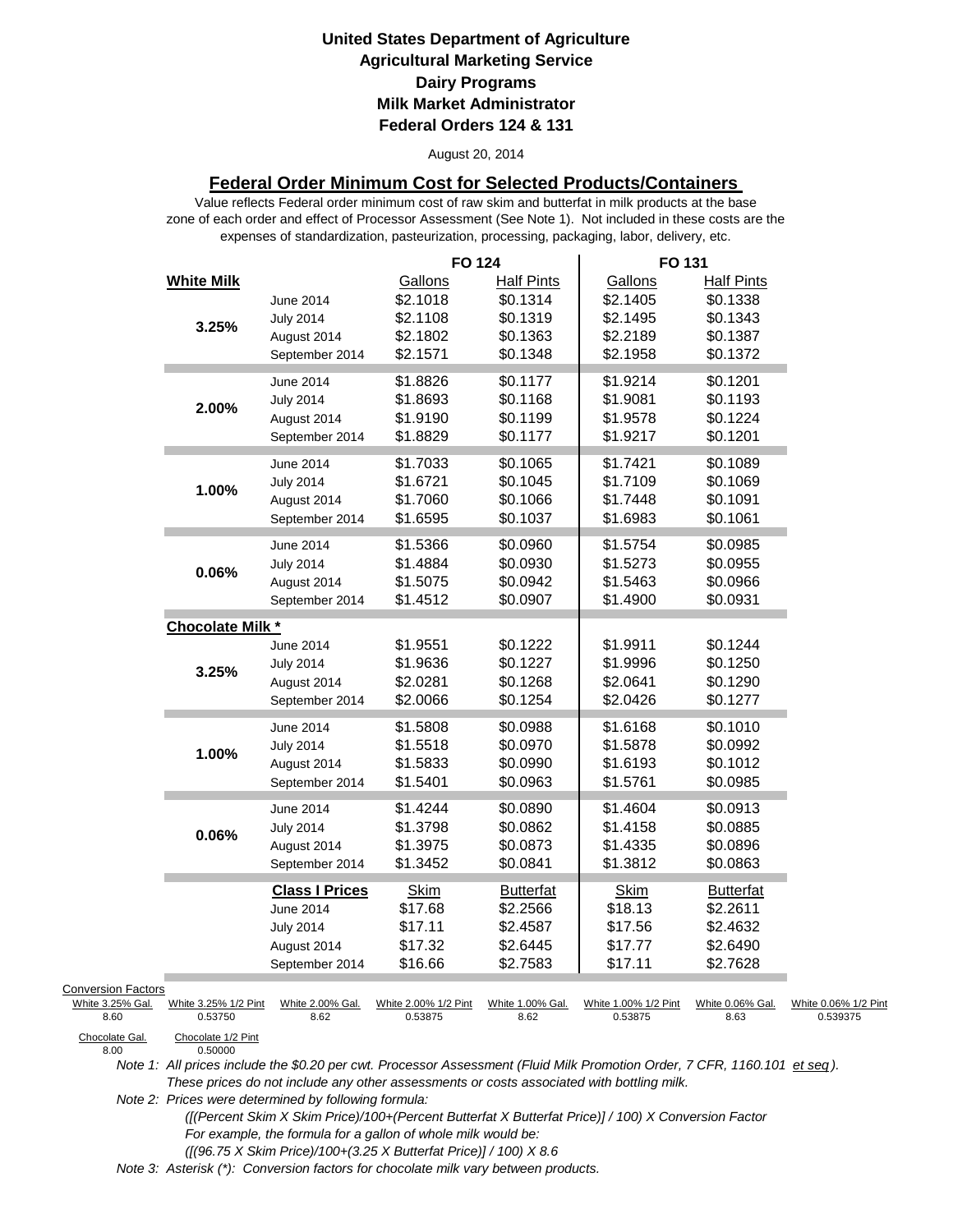September 17, 2014

### **Federal Order Minimum Cost for Selected Products/Containers**

zone of each order and effect of Processor Assessment (See Note 1). Not included in these costs are the expenses of standardization, pasteurization, processing, packaging, labor, delivery, etc. Value reflects Federal order minimum cost of raw skim and butterfat in milk products at the base

|                                                                                 |                                                                  |                                                                                            | <b>FO 124</b>                                           |                                                                   | FO 131                                                  |                                                                   |                                  |
|---------------------------------------------------------------------------------|------------------------------------------------------------------|--------------------------------------------------------------------------------------------|---------------------------------------------------------|-------------------------------------------------------------------|---------------------------------------------------------|-------------------------------------------------------------------|----------------------------------|
|                                                                                 | <b>White Milk</b><br>3.25%                                       | <b>July 2014</b><br>August 2014<br>September 2014<br>October 2014                          | Gallons<br>\$2.1108<br>\$2.1802<br>\$2.1571<br>\$2.1959 | <b>Half Pints</b><br>\$0.1319<br>\$0.1363<br>\$0.1348<br>\$0.1372 | Gallons<br>\$2.1495<br>\$2.2189<br>\$2.1958<br>\$2.2346 | <b>Half Pints</b><br>\$0.1343<br>\$0.1387<br>\$0.1372<br>\$0.1397 |                                  |
|                                                                                 | 2.00%                                                            | <b>July 2014</b><br>August 2014<br>September 2014<br>October 2014                          | \$1.8693<br>\$1.9190<br>\$1.8829<br>\$1.8773            | \$0.1168<br>\$0.1199<br>\$0.1177<br>\$0.1173                      | \$1.9081<br>\$1.9578<br>\$1.9217<br>\$1.9161            | \$0.1193<br>\$0.1224<br>\$0.1201<br>\$0.1198                      |                                  |
|                                                                                 | 1.00%                                                            | <b>July 2014</b><br>August 2014<br>September 2014<br>October 2014                          | \$1.6721<br>\$1.7060<br>\$1.6595<br>\$1.6183            | \$0.1045<br>\$0.1066<br>\$0.1037<br>\$0.1011                      | \$1.7109<br>\$1.7448<br>\$1.6983<br>\$1.6571            | \$0.1069<br>\$0.1091<br>\$0.1061<br>\$0.1036                      |                                  |
|                                                                                 | 0.06%                                                            | <b>July 2014</b><br>August 2014<br>September 2014<br>October 2014                          | \$1.4884<br>\$1.5075<br>\$1.4512<br>\$1.3765            | \$0.0930<br>\$0.0942<br>\$0.0907<br>\$0.0860                      | \$1.5273<br>\$1.5463<br>\$1.4900<br>\$1.4153            | \$0.0955<br>\$0.0966<br>\$0.0931<br>\$0.0885                      |                                  |
|                                                                                 | Chocolate Milk *                                                 |                                                                                            |                                                         |                                                                   |                                                         |                                                                   |                                  |
|                                                                                 | 3.25%                                                            | <b>July 2014</b><br>August 2014<br>September 2014<br>October 2014                          | \$1.9636<br>\$2.0281<br>\$2.0066<br>\$2.0427            | \$0.1227<br>\$0.1268<br>\$0.1254<br>\$0.1277                      | \$1.9996<br>\$2.0641<br>\$2.0426<br>\$2.0787            | \$0.1250<br>\$0.1290<br>\$0.1277<br>\$0.1299                      |                                  |
|                                                                                 | 1.00%                                                            | <b>July 2014</b><br>August 2014<br>September 2014<br>October 2014                          | \$1.5518<br>\$1.5833<br>\$1.5401<br>\$1.5019            | \$0.0970<br>\$0.0990<br>\$0.0963<br>\$0.0939                      | \$1.5878<br>\$1.6193<br>\$1.5761<br>\$1.5379            | \$0.0992<br>\$0.1012<br>\$0.0985<br>\$0.0961                      |                                  |
|                                                                                 | 0.06%                                                            | <b>July 2014</b><br>August 2014<br>September 2014<br>October 2014                          | \$1.3798<br>\$1.3975<br>\$1.3452<br>\$1.2760            | \$0.0862<br>\$0.0873<br>\$0.0841<br>\$0.0798                      | \$1.4158<br>\$1.4335<br>\$1.3812<br>\$1.3120            | \$0.0885<br>\$0.0896<br>\$0.0863<br>\$0.0820                      |                                  |
|                                                                                 |                                                                  | <b>Class I Prices</b><br><b>July 2014</b><br>August 2014<br>September 2014<br>October 2014 | <b>Skim</b><br>\$17.11<br>\$17.32<br>\$16.66<br>\$15.77 | <b>Butterfat</b><br>\$2.4587<br>\$2.6445<br>\$2.7583<br>\$3.1620  | <b>Skim</b><br>\$17.56<br>\$17.77<br>\$17.11<br>\$16.22 | <b>Butterfat</b><br>\$2.4632<br>\$2.6490<br>\$2.7628<br>\$3.1665  |                                  |
| <b>Conversion Factors</b><br>White 3.25% Gal.<br>8.60<br>Chocolate Gal.<br>8.00 | White 3.25% 1/2 Pint<br>0.53750<br>Chocolate 1/2 Pint<br>0.50000 | White 2.00% Gal.<br>8.62                                                                   | White 2.00% 1/2 Pint<br>0.53875                         | White 1.00% Gal.<br>8.62                                          | White 1.00% 1/2 Pint<br>0.53875                         | White 0.06% Gal.<br>8.63                                          | White 0.06% 1/2 Pint<br>0.539375 |

*Note 1: All prices include the \$0.20 per cwt. Processor Assessment (Fluid Milk Promotion Order, 7 CFR, 1160.101 et seq ). These prices do not include any other assessments or costs associated with bottling milk.*

*Note 2: Prices were determined by following formula:* 

 *([(Percent Skim X Skim Price)/100+(Percent Butterfat X Butterfat Price)] / 100) X Conversion Factor For example, the formula for a gallon of whole milk would be: ([(96.75 X Skim Price)/100+(3.25 X Butterfat Price)] / 100) X 8.6*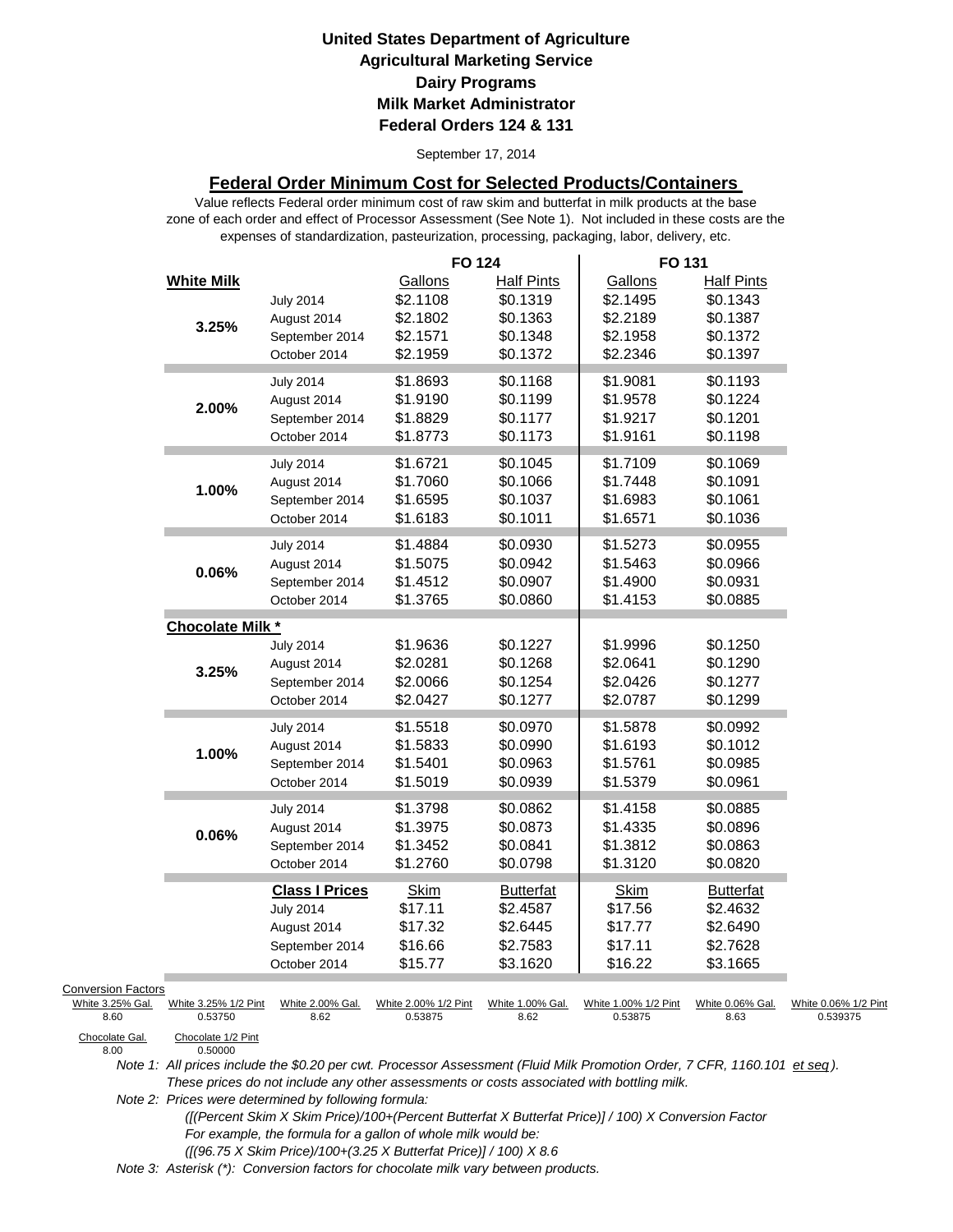#### October 22, 2014

### **Federal Order Minimum Cost for Selected Products/Containers**

zone of each order and effect of Processor Assessment (See Note 1). Not included in these costs are the expenses of standardization, pasteurization, processing, packaging, labor, delivery, etc. Value reflects Federal order minimum cost of raw skim and butterfat in milk products at the base

|                                               |                      |                                | <b>FO 124</b>        |                      | FO 131               |                   |                      |
|-----------------------------------------------|----------------------|--------------------------------|----------------------|----------------------|----------------------|-------------------|----------------------|
|                                               | <b>White Milk</b>    |                                | Gallons              | <b>Half Pints</b>    | Gallons              | <b>Half Pints</b> |                      |
|                                               |                      | August 2014                    | \$2.1802             | \$0.1363             | \$2.2189             | \$0.1387          |                      |
|                                               |                      | September 2014                 | \$2.1571             | \$0.1348             | \$2.1958             | \$0.1372          |                      |
|                                               | 3.25%                | October 2014                   | \$2.1959             | \$0.1372             | \$2.2346             | \$0.1397          |                      |
|                                               |                      | November 2014                  | \$2.1835             | \$0.1365             | \$2.2222             | \$0.1389          |                      |
|                                               |                      | August 2014                    | \$1.9190             | \$0.1199             | \$1.9578             | \$0.1224          |                      |
|                                               |                      | September 2014                 | \$1.8829             | \$0.1177             | \$1.9217             | \$0.1201          |                      |
|                                               | 2.00%                | October 2014                   | \$1.8773             | \$0.1173             | \$1.9161             | \$0.1198          |                      |
|                                               |                      | November 2014                  | \$1.8557             | \$0.1160             | \$1.8945             | \$0.1184          |                      |
|                                               |                      |                                |                      |                      |                      |                   |                      |
|                                               |                      | August 2014                    | \$1.7060             | \$0.1066             | \$1.7448             | \$0.1091          |                      |
|                                               | 1.00%                | September 2014                 | \$1.6595             | \$0.1037             | \$1.6983             | \$0.1061          |                      |
|                                               |                      | October 2014                   | \$1.6183             | \$0.1011             | \$1.6571             | \$0.1036          |                      |
|                                               |                      | November 2014                  | \$1.5895             | \$0.0993             | \$1.6282             | \$0.1018          |                      |
|                                               |                      | August 2014                    | \$1.5075             | \$0.0942             | \$1.5463             | \$0.0966          |                      |
|                                               |                      | September 2014                 | \$1.4512             | \$0.0907             | \$1.4900             | \$0.0931          |                      |
|                                               | 0.06%                | October 2014                   | \$1.3765             | \$0.0860             | \$1.4153             | \$0.0885          |                      |
|                                               |                      | November 2014                  | \$1.3407             | \$0.0838             | \$1.3795             | \$0.0862          |                      |
|                                               |                      |                                |                      |                      |                      |                   |                      |
|                                               | Chocolate Milk *     |                                |                      |                      | \$2.0641             | \$0.1290          |                      |
|                                               |                      | August 2014                    | \$2.0281<br>\$2.0066 | \$0.1268<br>\$0.1254 | \$2.0426             | \$0.1277          |                      |
|                                               | 3.25%                | September 2014<br>October 2014 | \$2.0427             | \$0.1277             | \$2.0787             | \$0.1299          |                      |
|                                               |                      |                                | \$2.0312             |                      | \$2.0672             | \$0.1292          |                      |
|                                               |                      | November 2014                  |                      | \$0.1269             |                      |                   |                      |
|                                               |                      | August 2014                    | \$1.5833             | \$0.0990             | \$1.6193             | \$0.1012          |                      |
|                                               | 1.00%                | September 2014                 | \$1.5401             | \$0.0963             | \$1.5761             | \$0.0985          |                      |
|                                               |                      | October 2014                   | \$1.5019             | \$0.0939             | \$1.5379             | \$0.0961          |                      |
|                                               |                      | November 2014                  | \$1.4751             | \$0.0922             | \$1.5111             | \$0.0944          |                      |
|                                               |                      | August 2014                    | \$1.3975             | \$0.0873             | \$1.4335             | \$0.0896          |                      |
|                                               |                      | September 2014                 | \$1.3452             | \$0.0841             | \$1.3812             | \$0.0863          |                      |
|                                               | 0.06%                | October 2014                   | \$1.2760             | \$0.0798             | \$1.3120             | \$0.0820          |                      |
|                                               |                      | November 2014                  | \$1.2428             | \$0.0777             | \$1.2788             | \$0.0799          |                      |
|                                               |                      | <b>Class I Prices</b>          | <b>Skim</b>          | <b>Butterfat</b>     | <b>Skim</b>          | <b>Butterfat</b>  |                      |
|                                               |                      | August 2014                    | \$17.32              | \$2.6445             | \$17.77              | \$2.6490          |                      |
|                                               |                      | September 2014                 | \$16.66              | \$2.7583             | \$17.11              | \$2.7628          |                      |
|                                               |                      | October 2014                   | \$15.77              | \$3.1620             | \$16.22              | \$3.1665          |                      |
|                                               |                      | November 2014                  | \$15.35              | \$3.2426             | \$15.80              | \$3.2471          |                      |
|                                               |                      |                                |                      |                      |                      |                   |                      |
| <b>Conversion Factors</b><br>White 3.25% Gal. | White 3.25% 1/2 Pint | White 2.00% Gal.               | White 2.00% 1/2 Pint | White 1.00% Gal.     | White 1.00% 1/2 Pint | White 0.06% Gal.  | White 0.06% 1/2 Pint |
| 8.60                                          | 0.53750              | 8.62                           | 0.53875              | 8.62                 | 0.53875              | 8.63              | 0.539375             |
| Chocolate Gal                                 | Chocolate 1/2 Pint   |                                |                      |                      |                      |                   |                      |

Chocolate Gal.<br>8.00

0.50000

*Note 1: All prices include the \$0.20 per cwt. Processor Assessment (Fluid Milk Promotion Order, 7 CFR, 1160.101 et seq ). These prices do not include any other assessments or costs associated with bottling milk.*

*Note 2: Prices were determined by following formula:* 

 *([(Percent Skim X Skim Price)/100+(Percent Butterfat X Butterfat Price)] / 100) X Conversion Factor For example, the formula for a gallon of whole milk would be: ([(96.75 X Skim Price)/100+(3.25 X Butterfat Price)] / 100) X 8.6*